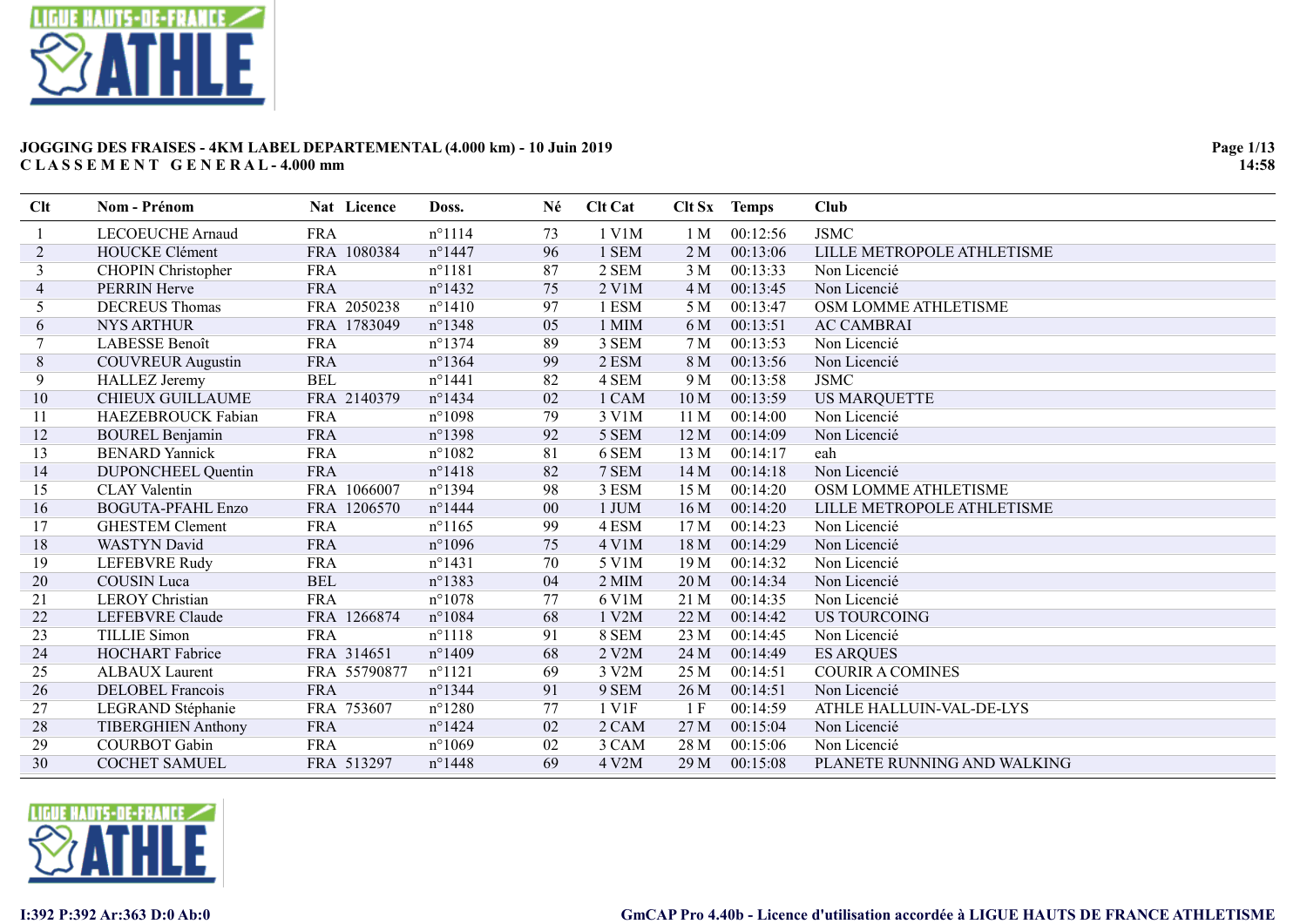

| <b>Clt</b> | Nom - Prénom               | Nat Licence | Doss.            | Né             | <b>Clt Cat</b>         |      | Clt Sx Temps | Club                       |
|------------|----------------------------|-------------|------------------|----------------|------------------------|------|--------------|----------------------------|
| 31         | <b>FIXARD</b> Gautier      | <b>FRA</b>  | $n^{\circ}$ 1358 | 01             | 2 JUM                  | 30 M | 00:15:20     | Non Licencié               |
| 32         | <b>DELCROIX Lucas</b>      | <b>FRA</b>  | $n^{\circ}$ 1422 | 03             | 4 CAM                  | 31 M | 00:15:22     | Non Licencié               |
| 33         | <b>BOUDOUX Pierre</b>      | <b>FRA</b>  | $n^{\circ}1103$  | 0 <sub>0</sub> | 3 JUM                  | 32 M | 00:15:27     | Non Licencié               |
| 34         | <b>LLINARES</b> Yvain      | <b>FRA</b>  | $n^{\circ}$ 1373 | 03             | 5 CAM                  | 33 M | 00:15:34     | Non Licencié               |
| 35         | <b>CANAVATE</b> Leo        | <b>FRA</b>  | $n^{\circ}1099$  | 04             | 3 MIM                  | 34 M | 00:15:40     | Non Licencié               |
| 36         | <b>LELONG</b> Noe          | <b>FRA</b>  | n°1089           | 84             | <b>10 SEM</b>          | 35 M | 00:15:43     | Non Licencié               |
| 37         | PETIT Olivier              | <b>FRA</b>  | $n^{\circ}$ 1440 | 77             | 7 V1M                  | 36 M | 00:15:47     | Non Licencié               |
| 38         | <b>BENARD</b> Quentin      | <b>FRA</b>  | n°1081           | 04             | 4 MIM                  | 37 M | 00:15:49     | Non Licencié               |
| 39         | <b>LAMÉRANT</b> Louis      | FRA 2146129 | $n^{\circ}1417$  | 01             | 4 JUM                  | 38 M | 00:15:50     | OSM LOMME ATHLETISME       |
| 40         | POSLUSZNY Matthieu         | <b>FRA</b>  | $n^{\circ}$ 1346 | 87             | 11 SEM                 | 39 M | 00:15:56     | Non Licencié               |
| 41         | DIERYNCK CHRISTOPHE        | FRA 901372  | $n^{\circ}$ 1408 | 73             | 8 V1M                  | 40 M | 00:16:03     | LILLE METROPOLE ATHLETISME |
| 42         | <b>DUPONT</b> Theo         | <b>FRA</b>  | $n^{\circ}$ 1377 | 03             | 6 CAM                  | 41 M | 00:16:07     | FOOTBALL CLUB LAMBERSART   |
| 43         | <b>DECRUCQ Martin</b>      | <b>FRA</b>  | $n^{\circ}$ 1450 | 04             | 5 MIM                  | 42 M | 00:16:13     | Non Licencié               |
| 44         | <b>DENARCY Thomas</b>      | <b>FRA</b>  | $n^{\circ}$ 1433 | 02             | 7 CAM                  | 43 M | 00:16:14     | Non Licencié               |
| 45         | <b>VERMEERSCH Louis</b>    | <b>FRA</b>  | $n^{\circ}1416$  | 00             | 5 JUM                  | 44 M | 00:16:16     | Non Licencié               |
| 46         | DELOBEL Gaspard            | <b>FRA</b>  | $n^{\circ}$ 1425 | 04             | 6 MIM                  | 45 M | 00:16:20     | <b>VERLINGHEM FOOT</b>     |
| 47         | <b>LEFELLE</b> Eve         | FRA 1840751 | $n^{\circ}1137$  | 05             | 1 MIF                  | 2F   | 00:16:25     | LILLE METROPOLE ATHLETISME |
| 48         | <b>NABIH Ylian</b>         | <b>FRA</b>  | $n^{\circ}1095$  | 05             | 7 MIM                  | 46 M | 00:16:34     | Non Licencié               |
| 49         | <b>TROUILLE Patrick</b>    | <b>FRA</b>  | $n^{\circ}$ 1365 | 68             | 5 V2M                  | 47 M | 00:16:34     | Non Licencié               |
| 50         | <b>DEHEM AURELIEN</b>      | <b>FRA</b>  | $n^{\circ}$ 1382 | 05             | 8 MIM                  | 48 M | 00:16:35     | Non Licencié               |
| 51         | <b>SCHOONOOGHE TRISTAN</b> | <b>FRA</b>  | $n^{\circ}$ 1360 | 04             | 9 MIM                  | 49 M | 00:16:39     | Non Licencié               |
| 52         | <b>CALLENS Pierre-Yves</b> | <b>FRA</b>  | $n^{\circ}1070$  | 04             | 10 MIM                 | 50 M | 00:16:46     | <b>COURIR A COMINES</b>    |
| 53         | <b>CARLIER Guillaume</b>   | <b>FRA</b>  | $n^{\circ}1411$  | 72             | 9 V1M                  | 51 M | 00:16:49     | Non Licencié               |
| 54         | <b>BREMER Yanis</b>        | <b>FRA</b>  | $n^{\circ}$ 1378 | 05             | 11 MIM                 | 52 M | 00:16:51     | Non Licencié               |
| 55         | TITECAT THIERRY            | <b>FRA</b>  | $n^{\circ}1162$  | 66             | 6 V2M                  | 53 M | 00:16:51     | Non Licencié               |
| 56         | <b>FOUQUET VIRGINIE</b>    | <b>FRA</b>  | $n^{\circ}$ 1274 | 75             | $2$ V <sub>1</sub> $F$ | 3F   | 00:16:54     | Non Licencié               |
| 57         | CHEVAL Damien              | <b>FRA</b>  | $n^{\circ}$ 1404 | 87             | 12 SEM                 | 54 M | 00:16:56     | Non Licencié               |
| 58         | <b>CATTEAU</b> Samuel      | <b>FRA</b>  | $n^{\circ}$ 1430 | 84             | 13 SEM                 | 55 M | 00:16:57     | Non Licencié               |
| 59         | <b>DEJONGHE Hendrick</b>   | <b>BEL</b>  | $n^{\circ}$ 1388 | 86             | 14 SEM                 | 56 M | 00:16:57     | Non Licencié               |
| 60         | <b>DEBERGH</b> Thomas      | <b>FRA</b>  | $n^{\circ}$ 1356 | 04             | 12 MIM                 | 57 M | 00:16:57     | Non Licencié               |

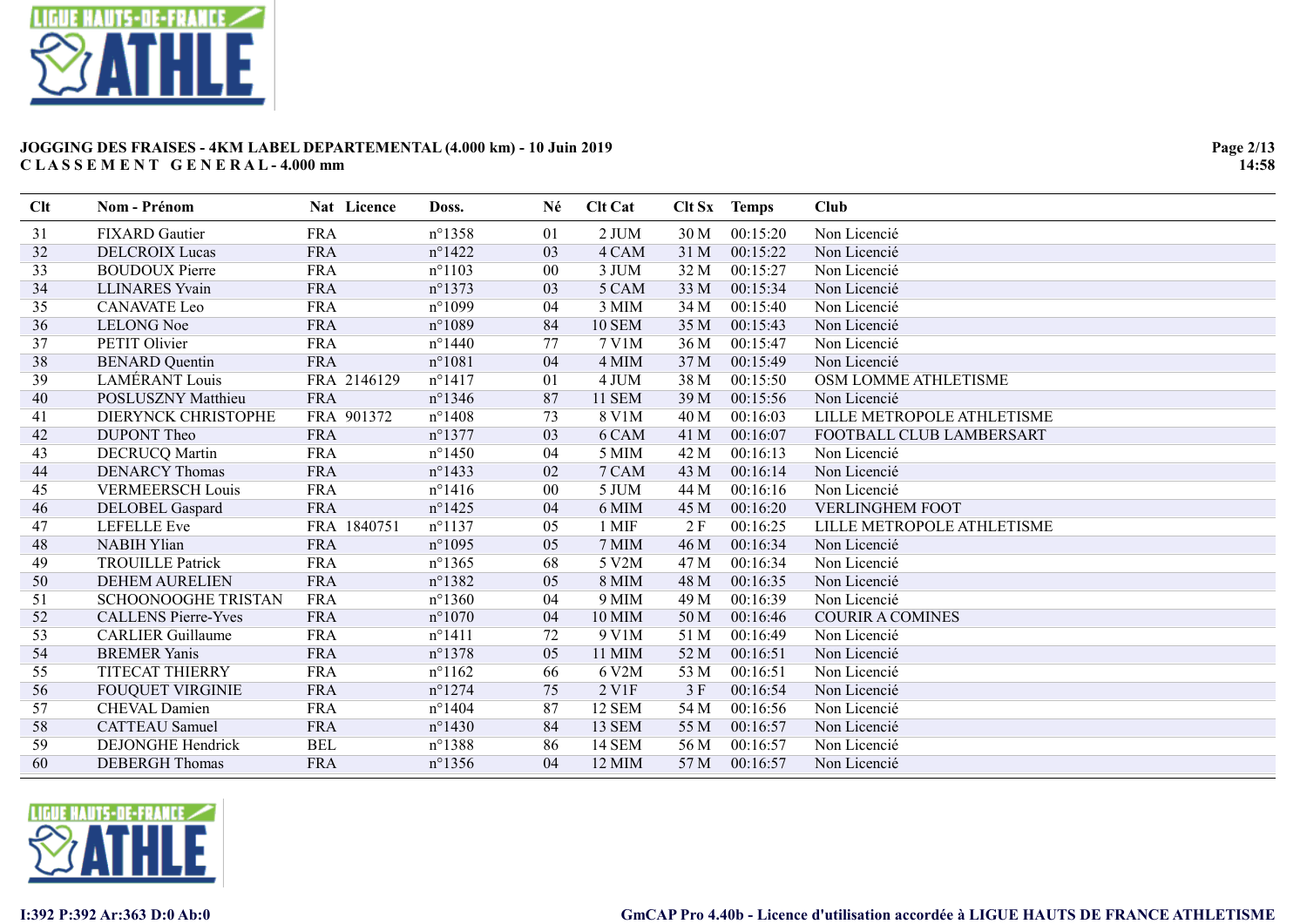

| Clt | Nom - Prénom             | Nat Licence | Doss.            | Né | <b>Clt Cat</b>    | Clt Sx | <b>Temps</b> | Club                                  |
|-----|--------------------------|-------------|------------------|----|-------------------|--------|--------------|---------------------------------------|
| 61  | <b>SERIEM Oscar</b>      | <b>FRA</b>  | $n^{\circ}1085$  | 03 | 8 CAM             | 58 M   | 00:16:59     | Non Licencié                          |
| 62  | <b>GIRARD</b> Tancrede   | <b>FRA</b>  | $n^{\circ}$ 1387 | 05 | 13 MIM            | 59 M   | 00:17:01     | <b>ECM WAMBRECHIES</b>                |
| 63  | <b>DUCHENE Clara</b>     | <b>FRA</b>  | $n^{\circ}1076$  | 04 | 2 MIF             | 4 F    | 00:17:02     | Non Licencié                          |
| 64  | KUROWSKI Julia           | <b>FRA</b>  | $n^{\circ}1332$  | 02 | 1 CAF             | 5 F    | 00:17:04     | Non Licencié                          |
| 65  | DIERCKENS KATTELL        | <b>FRA</b>  | $n^{\circ}1120$  | 75 | 3 V1F             | 6 F    | 00:17:14     | Non Licencié                          |
| 66  | JACQUART Stéphane        | FRA 133706  | $n^{\circ}$ 1352 | 64 | 7 V2M             | 60 M   | 00:17:21     | ATHLE HALLUIN-VAL-DE-LYS              |
| 67  | <b>VERBRUGGHE Gino</b>   | FRA 237885  | $n^{\circ}1083$  | 56 | 1 V3M             | 61 M   | 00:17:27     | <b>US TOURCOING</b>                   |
| 68  | <b>HOUSSIN Tanguy</b>    | <b>FRA</b>  | $n^{\circ}1101$  | 01 | 6 JUM             | 62 M   | 00:17:33     | Non Licencié                          |
| 69  | <b>DELENCLOS Linda</b>   | FRA 1737883 | $n^{\circ}1092$  | 76 | 4 V1F             | 7 F    | 00:17:37     | <b>RC ARRAS</b>                       |
| 70  | ?DOSSARD #2043           | <b>FRA</b>  | $n^{\circ}2043$  |    | <b>15 SEM</b>     | 63 M   | 00:17:43     | Non Licencié                          |
| 71  | DESCAMPIAUX Timothée     | <b>FRA</b>  | $n^{\circ}1369$  | 03 | 9 CAM             | 64 M   | 00:17:46     | Non Licencié                          |
| 72  | <b>VARASSE ANTHONY</b>   | <b>FRA</b>  | $n^{\circ}$ 1437 | 02 | 10 CAM            | 65 M   | 00:17:48     | Non Licencié                          |
| 73  | <b>BEGHIN</b> Jeremy     | <b>FRA</b>  | $n^{\circ}1421$  | 04 | 14 MIM            | 66 M   | 00:17:49     | Non Licencié                          |
| 74  | <b>DELOBELLE Martin</b>  | <b>FRA</b>  | $n^{\circ}$ 1386 | 04 | 15 MIM            | 67 M   | 00:17:59     | Non Licencié                          |
| 75  | KONDE Tsambou-Nelson     | <b>FRA</b>  | $n^{\circ}1390$  | 99 | 5 ESM             | 68 M   | 00:18:03     | Non Licencié                          |
| 76  | <b>ROUSSEAU Mathis</b>   | <b>FRA</b>  | $n^{\circ}1129$  | 05 | 16 MIM            | 69 M   | 00:18:04     | Non Licencié                          |
| 77  | VAN MULLEM JUSTINE       | <b>FRA</b>  | $n^{\circ}1065$  | 05 | 3 MIF             | 8F     | 00:18:10     | Non Licencié                          |
| 78  | <b>CAMPOS Victor</b>     | <b>FRA</b>  | $n^{\circ}$ 1353 | 05 | 17 MIM            | 70 M   | 00:18:12     | <b>VERLINGHEM FOOT</b>                |
| 79  | <b>DELENCLOS</b> Quentin | <b>FRA</b>  | $n^{\circ}1093$  | 05 | 18 MIM            | 71 M   | 00:18:23     | Non Licencié                          |
| 80  | PAUPELAIN Nicolas        | FRA 915832  | $n^{\circ}1062$  | 80 | <b>16 SEM</b>     | 72 M   | 00:18:25     | OSM LOMME ATHLETISME                  |
| 81  | <b>DUCROQUET Camille</b> | FRA 1393819 | $n^{\circ}$ 1240 | 99 | 1 ESF             | 9 F    | 00:18:25     | OSM LOMME ATHLETISME                  |
| 82  | MARQUETTE Isabelle       | <b>FRA</b>  | $n^{\circ}1168$  | 68 | 1 V <sub>2F</sub> | 10F    | 00:18:25     | Non Licencié                          |
| 83  | KUROWSKI Perrine         | FRA 2164356 | $n^{\circ}1272$  | 05 | 4 MIF             | 11F    | 00:18:33     | OSM LOMME ATHLETISME                  |
| 84  | <b>CONTART Zoé</b>       | FRA 2058171 | $n^{\circ}1243$  | 05 | 5 MIF             | 12F    | 00:18:40     | HAUBOURDIN LOOS WATTIGNIES ATHLETISME |
| 85  | <b>MERCK Maximilien</b>  | <b>FRA</b>  | $n^{\circ}1351$  | 04 | 19 MIM            | 73 M   | 00:18:47     | Non Licencié                          |
| 86  | <b>BRANLY LOUIS</b>      | <b>FRA</b>  | $n^{\circ}1419$  | 05 | <b>20 MIM</b>     | 74 M   | 00:18:52     | Non Licencié                          |
| 87  | PULIDO DINA              | FRA 1801826 | $n^{\circ}1177$  | 02 | 2 CAF             | 13F    | 00:18:52     | <b>AC WAMBRECHIES</b>                 |
| 88  | LECLERC SAMUEL           | FRA 2022069 | $n^{\circ}1179$  | 03 | 11 CAM            | 75 M   | 00:18:55     | <b>AC WAMBRECHIES</b>                 |
| 89  | <b>GHESTEM Julien</b>    | <b>FRA</b>  | $n^{\circ}1175$  | 00 | 7 JUM             | 76 M   | 00:19:13     | Non Licencié                          |
| 90  | <b>VEREUILLE Didier</b>  | <b>FRA</b>  | $n^{\circ}1115$  | 52 | 2 V3M             | 77 M   | 00:19:21     | Non Licencié                          |

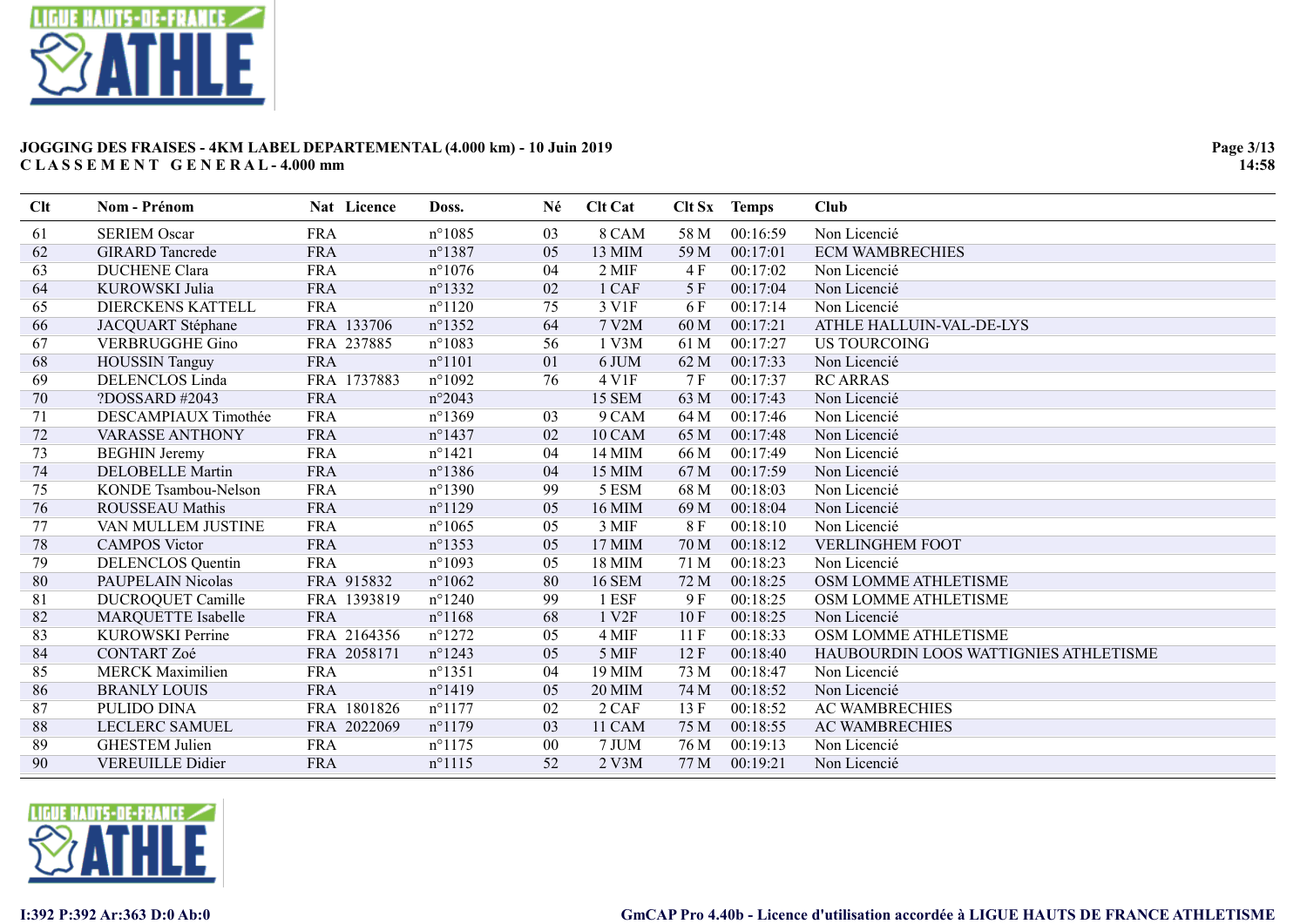

| Clt | Nom - Prénom                        | Nat Licence | Doss.            | Né     | <b>Clt Cat</b>    | Clt Sx | <b>Temps</b> | Club                                  |
|-----|-------------------------------------|-------------|------------------|--------|-------------------|--------|--------------|---------------------------------------|
| 91  | <b>VANTROYS Thomas</b>              | FRA 1486554 | $n^{\circ}$ 1428 | 77     | 10 V1M            | 78 M   | 00:19:22     | VILLENEUVE D ASCQ FRETIN ATHLETISME   |
| 92  | <b>BLONDEL PINTO ALVES Arth FRA</b> |             | $n^{\circ}$ 1400 | 05     | 21 MIM            | 79 M   | 00:19:27     | Non Licencié                          |
| 93  | <b>DEVAUX Bertrand</b>              | <b>FRA</b>  | $n^{\circ}1113$  | 68     | 8 V2M             | 80 M   | 00:19:33     | Non Licencié                          |
| 94  | <b>HERRAN</b> Thibaut               | <b>FRA</b>  | $n^{\circ}$ 1415 | 04     | <b>22 MIM</b>     | 81 M   | 00:19:39     | Non Licencié                          |
| 95  | <b>DELBAERE</b> Lucie               | FRA 637637  | $n^{\circ}$ 1249 | 00     | 1 JUF             | 14F    | 00:19:40     | OSM LOMME ATHLETISME                  |
| 96  | DELBAERE CHRISTIAN                  | FRA 1623910 | $n^{\circ}1180$  | 67     | 9 V2M             | 82 M   | 00:19:40     | <b>AC WAMBRECHIES</b>                 |
| 97  | <b>DENDIEVEL Anais</b>              | <b>FRA</b>  | $n^{\circ}1087$  | 03     | 3 CAF             | 15F    | 00:19:42     | Non Licencié                          |
| 98  | <b>DABLEMONT Cesar</b>              | <b>FRA</b>  | $n^{\circ}$ 1376 | 04     | 23 MIM            | 83 M   | 00:19:42     | Non Licencié                          |
| 99  | <b>EBEL Laure</b>                   | <b>FRA</b>  | $n^{\circ}1311$  | 02     | 4 CAF             | 16F    | 00:19:44     | <b>LAMBERSART ATHLETISME</b>          |
| 100 | <b>VERMEERSCH Elise</b>             | <b>FRA</b>  | $n^{\circ}$ 1264 | 99     | 2 ESF             | 17F    | 00:19:46     | Non Licencié                          |
| 101 | WILLAUME Flavie                     | <b>FRA</b>  | $n^{\circ}1167$  | 04     | 6 MIF             | 18 F   | 00:19:50     | Non Licencié                          |
| 102 | TOP Tiphaine                        | <b>FRA</b>  | $n^{\circ}1072$  | 03     | 5 CAF             | 19F    | 00:19:51     | Non Licencié                          |
| 103 | HERANVAL Charlotte                  | FRA 2121322 | $n^{\circ}$ 1245 | 05     | 7 MIF             | 20 F   | 00:19:55     | HAUBOURDIN LOOS WATTIGNIES ATHLETISME |
| 104 | FAUCHER Matheo                      | <b>FRA</b>  | $n^{\circ}$ 1143 | 04     | 24 MIM            | 84 M   | 00:19:57     | Non Licencié                          |
| 105 | <b>HEBERT</b> Augustin              | <b>FRA</b>  | $n^{\circ}$ 1145 | 04     | 25 MIM            | 85 M   | 00:19:59     | Non Licencié                          |
| 106 | MAKOUANGOU Erwann                   | <b>FRA</b>  | $n^{\circ}$ 1399 | 92     | 17 SEM            | 86 M   | 00:20:00     | Non Licencié                          |
| 107 | <b>CARLIER Léo</b>                  | <b>FRA</b>  | $n^{\circ}1412$  | 03     | 12 CAM            | 87 M   | 00:20:06     | Non Licencié                          |
| 108 | <b>TAILLIEU Flavie</b>              | <b>FRA</b>  | $n^{\circ}$ 1228 | 05     | 8 MIF             | 21F    | 00:20:11     | LILLE METROPOLE NATATION              |
| 109 | <b>GUERVILLE Perrine</b>            | <b>FRA</b>  | $n^{\circ}$ 1256 | $00\,$ | 2 JUF             | 22F    | 00:20:15     | Non Licencié                          |
| 110 | <b>OLIVIER Mathilde</b>             | <b>FRA</b>  | $n^{\circ}$ 1234 | 85     | 1 SEF             | 23F    | 00:20:17     | Non Licencié                          |
| 111 | <b>BOUABDALLAOUI Naoual</b>         | FRA 2144847 | $n^{\circ}$ 1335 | 97     | 3 ESF             | 24 F   | 00:20:26     | LILLE METROPOLE ATHLETISME            |
| 112 | <b>BISQUERT Tom</b>                 | <b>FRA</b>  | $n^{\circ}$ 1427 | 03     | 13 CAM            | 88 M   | 00:20:34     | Non Licencié                          |
| 113 | HUGBART Gabin                       | <b>FRA</b>  | $n^{\circ}1077$  | 04     | <b>26 MIM</b>     | 89 M   | 00:20:35     | Non Licencié                          |
| 114 | DESCAMPIAUX Maxence                 | <b>FRA</b>  | $n^{\circ}$ 1370 | 05     | 27 MIM            | 90 M   | 00:20:37     | Non Licencié                          |
| 115 | <b>RAMIRO Hugo</b>                  | <b>FRA</b>  | $n^{\circ}1091$  | 04     | <b>28 MIM</b>     | 91 M   | 00:20:41     | Non Licencié                          |
| 116 | <b>FEUILLET</b> Pierre              | <b>FRA</b>  | $n^{\circ}$ 1345 | 05     | <b>29 MIM</b>     | 92 M   | 00:20:48     | Non Licencié                          |
| 117 | <b>LAHAYE</b> Pascal                | <b>FRA</b>  | $n^{\circ}1074$  | 68     | 10 V2M            | 93 M   | 00:20:49     | Non Licencié                          |
| 118 | <b>TITECAT Nathalie</b>             | <b>FRA</b>  | $n^{\circ}1161$  | 69     | 2 V <sub>2F</sub> | 25 F   | 00:20:54     | Non Licencié                          |
| 119 | <b>SMAGGHE Clémence</b>             | <b>FRA</b>  | $n^{\circ}1190$  | 04     | 9 MIF             | 26F    | 00:20:54     | Non Licencié                          |
| 120 | <b>DEWAELE</b> Laura                | <b>FRA</b>  | $n^{\circ}1009$  | 98     | 4 ESF             | 27F    | 00:20:55     | Non Licencié                          |

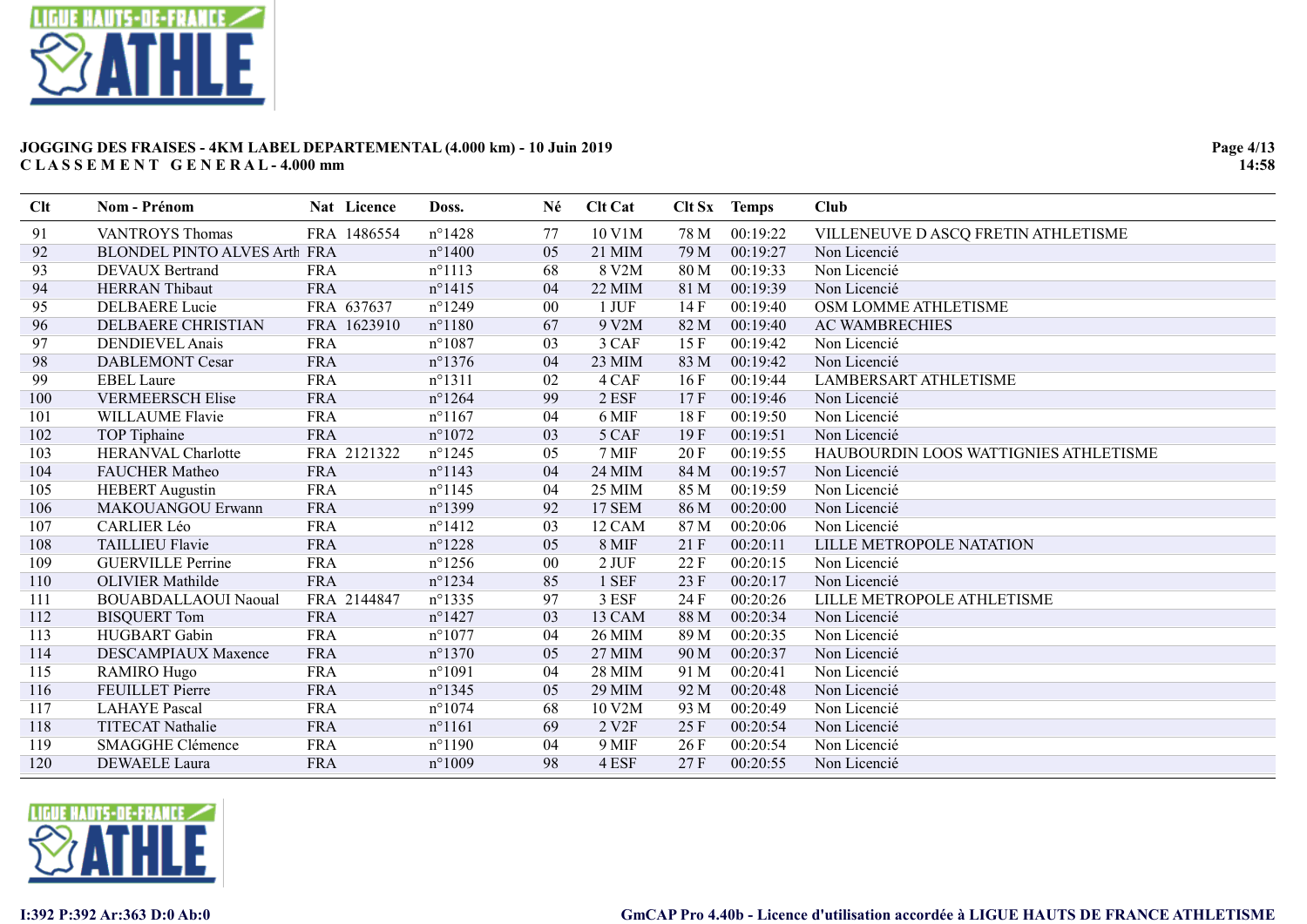

| Clt | Nom - Prénom             | Nat Licence | Doss.            | Né     | <b>Clt Cat</b> |                  | Clt Sx Temps | <b>Club</b>                 |
|-----|--------------------------|-------------|------------------|--------|----------------|------------------|--------------|-----------------------------|
| 121 | DELOBELLE Laura          | <b>FRA</b>  | $n^{\circ}1142$  | 05     | <b>10 MIF</b>  | 28 F             | 00:20:56     | Non Licencié                |
| 122 | <b>LUTUN</b> Eric        | <b>FRA</b>  | $n^{\circ}$ 1402 | 71     | 11 V1M         | 94 M             | 00:21:02     | Non Licencié                |
| 123 | <b>RIQUET</b> Eugene     | <b>FRA</b>  | $n^{\circ}$ 1384 | 04     | 30 MIM         | 95 M             | 00:21:05     | Non Licencié                |
| 124 | <b>LEMAILLE Manon</b>    | <b>FRA</b>  | $n^{\circ}$ 1223 | 03     | 6 CAF          | 29F              | 00:21:08     | Non Licencié                |
| 125 | <b>HAGE Elise</b>        | <b>FRA</b>  | $n^{\circ}$ 1236 | 04     | 11 MIF         | 30F              | 00:21:12     | Non Licencié                |
| 126 | <b>LANIESSE</b> Alexis   | <b>FRA</b>  | $n^{\circ}$ 1423 | 95     | <b>18 SEM</b>  | 96 M             | 00:21:13     | Non Licencié                |
| 127 | <b>LUTUN</b> Guillaume   | <b>FRA</b>  | $n^{\circ}$ 1403 | 99     | 6 ESM          | 97 M             | 00:21:13     | Non Licencié                |
| 128 | <b>FATOU</b> Justine     | <b>FRA</b>  | $n^{\circ}$ 1306 | 95     | 2 SEF          | 31 F             | 00:21:16     | Non Licencié                |
| 129 | LACROIX Francois-Joseph  | <b>FRA</b>  | $n^{\circ}1134$  | 69     | 11 V2M         | 98 M             | 00:21:20     | Non Licencié                |
| 130 | <b>GUENIX Gregoire</b>   | <b>FRA</b>  | $n^{\circ}1125$  | 02     | 14 CAM         | 99 M             | 00:21:20     | Non Licencié                |
| 131 | <b>GODIN</b> Cassandre   | <b>FRA</b>  | $n^{\circ}$ 1304 | 04     | 12 MIF         | 32F              | 00:21:21     | Non Licencié                |
| 132 | <b>MONTAGNE Melina</b>   | <b>FRA</b>  | $n^{\circ}$ 1297 | 05     | 13 MIF         | 33 F             | 00:21:22     | Non Licencié                |
| 133 | CITERNE Théo             | <b>FRA</b>  | $n^{\circ}1372$  | 97     | 7 ESM          | 100 M            | 00:21:24     | Non Licencié                |
| 134 | <b>CITERNE Tamara</b>    | FRA 2011574 | $n^{\circ}1225$  | 05     | 14 MIF         | 34 F             | 00:21:27     | ATHLETISME CLUB SECLINOIS   |
| 135 | <b>DECOSTER Jonathan</b> | <b>FRA</b>  | $n^{\circ}$ 1445 | 90     | <b>19 SEM</b>  | 101 M            | 00:21:28     | Non Licencié                |
| 136 | <b>COUVREUR Renaud</b>   | <b>FRA</b>  | $n^{\circ}$ 1363 | 70     | 12 V1M         | 102 M            | 00:21:31     | Non Licencié                |
| 137 | <b>SAINGIER Adeline</b>  | <b>FRA</b>  | $n^{\circ}1136$  | 02     | 7 CAF          | 35 F             | 00:21:31     | Non Licencié                |
| 138 | <b>RIQUET Margot</b>     | <b>FRA</b>  | $n^{\circ}1170$  | 98     | 5 ESF          | 36 F             | 00:21:35     | Non Licencié                |
| 139 | <b>MINET Noe</b>         | <b>FRA</b>  | $n^{\circ}1117$  | 05     | 31 MIM         | 103 M            | 00:21:38     | Non Licencié                |
| 140 | <b>LAHAYE Thomas</b>     | FRA ahaye   | $n^{\circ}1073$  | $00\,$ | 8 JUM          | 104 M            | 00:21:39     | Non Licencié                |
| 141 | <b>WOLFCARIUS Elie</b>   | FRA 1519317 | $n^{\circ}$ 1438 | 04     | 32 MIM         | 105 M            | 00:21:41     | OSM LOMME ATHLETISME        |
| 142 | <b>CLEMENT</b> Pauline   | FRA 1093228 | $n^{\circ}1155$  | 99     | 6 ESF          | 37 F             | 00:21:44     | OSM LOMME ATHLETISME        |
| 143 | FOURLEGNIE Lena          | <b>FRA</b>  | $n^{\circ}1230$  | 05     | 15 MIF         | 38F              | 00:21:44     | Non Licencié                |
| 144 | <b>DELAIRE</b> Amandine  | <b>FRA</b>  | $n^{\circ}1173$  | 05     | 16 MIF         | 39F              | 00:21:46     | Non Licencié                |
| 145 | <b>DEWAMES</b> Enzo      | FRA 1249087 | $n^{\circ}1131$  | 03     | 15 CAM         | 106 <sub>M</sub> | 00:21:53     | O.S.M.L Lomme               |
| 146 | <b>AMINI</b> Laldja      | FRA 2170025 | $n^{\circ}1094$  |        | 3 SEF          | 40 F             | 00:21:53     | JOGGING AVENTURE RONCQUOISE |
| 147 | SCHOONOOGHE RAPHAELE FRA |             | $n^{\circ}$ 1186 | 75     | 5 V1F          | 41 F             | 00:21:55     | Non Licencié                |
| 148 | SIDROT Philomène         | <b>FRA</b>  | $n^{\circ}1204$  | 05     | 17 MIF         | 42 F             | 00:21:59     | Non Licencié                |
| 149 | <b>FIRMIGI Anais</b>     | FRA 1561185 | $n^{\circ}$ 1336 | 86     | 4 SEF          | 43 F             | 00:22:01     | LILLE METROPOLE ATHLETISME  |
| 150 | <b>BUFFARD Mickaël</b>   | <b>FRA</b>  | $n^{\circ}$ 1357 | 74     | 13 V1M         | 107 <sub>M</sub> | 00:22:02     | Non Licencié                |

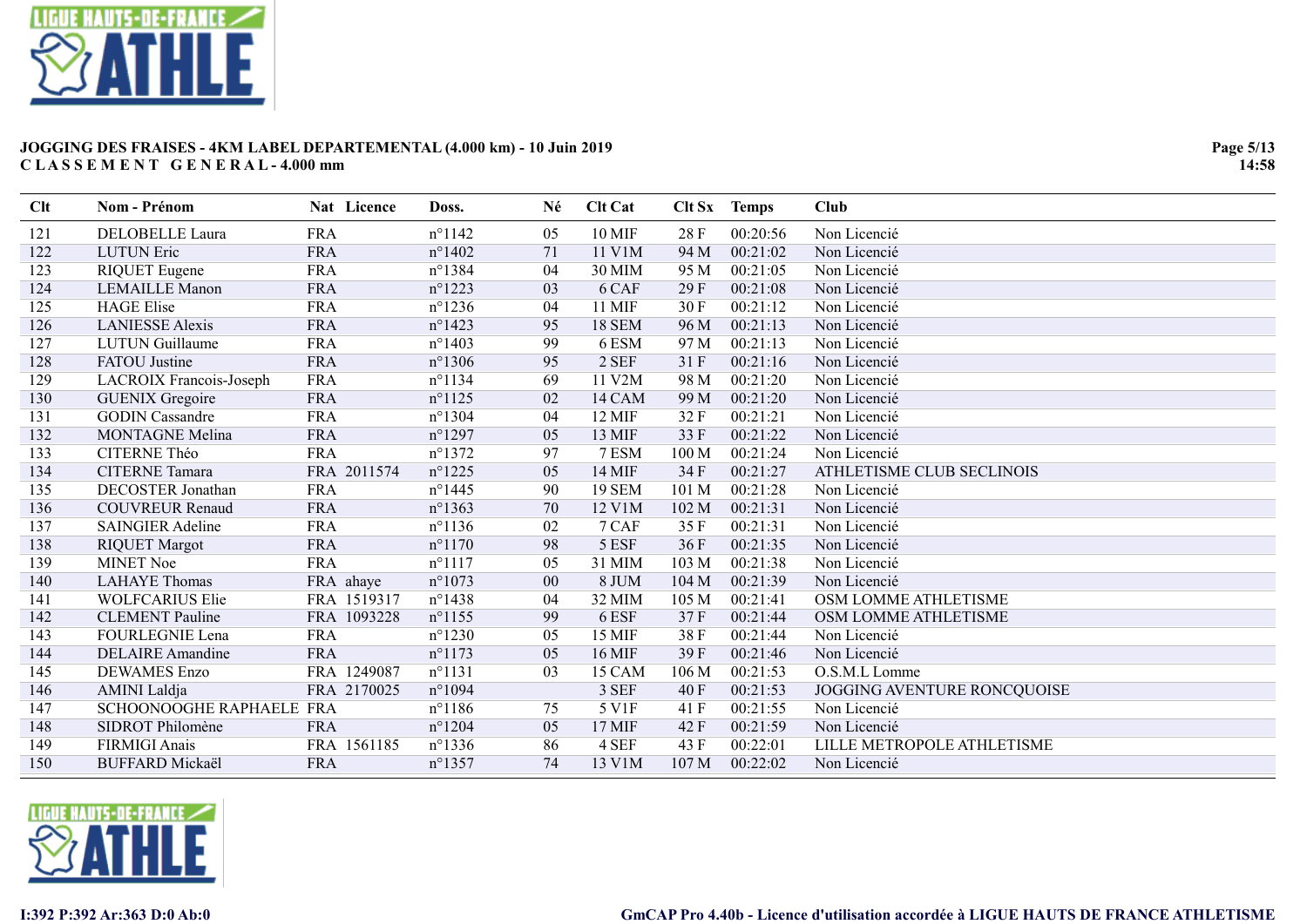

| Clt | Nom - Prénom               | Nat Licence | Doss.            | Né     | <b>Clt Cat</b> |       | Clt Sx Temps | Club                 |
|-----|----------------------------|-------------|------------------|--------|----------------|-------|--------------|----------------------|
| 151 | <b>GENTINA Camille</b>     | <b>FRA</b>  | $n^{\circ}1282$  | 04     | 18 MIF         | 44 F  | 00:22:04     | Non Licencié         |
| 152 | <b>RENY</b> Camelia        | <b>FRA</b>  | $n^{\circ}$ 1325 | 05     | 19 MIF         | 45 F  | 00:22:04     | Non Licencié         |
| 153 | <b>RASSE</b> Quentin       | <b>FRA</b>  | $n^{\circ}1379$  | 03     | <b>16 CAM</b>  | 108 M | 00:22:06     | Non Licencié         |
| 154 | <b>RIQUET Yves</b>         | <b>FRA</b>  | $n^{\circ}1169$  | 67     | 12 V2M         | 109 M | 00:22:07     | Non Licencié         |
| 155 | <b>STELMASZYK Eliot</b>    | FRA 1465903 | $n^{\circ}$ 1443 | 05     | 33 MIM         | 110 M | 00:22:13     | OSM LOMME ATHLETISME |
| 156 | <b>CLEMENT</b> Simon       | FRA 1394133 | $n^{\circ}$ 1158 | 02     | 17 CAM         | 111 M | 00:22:13     | OSM LOMME ATHLETISME |
| 157 | ROGALSKI Jerome            | <b>FRA</b>  | $n^{\circ}1401$  | 72     | 14 V1M         | 112 M | 00:22:20     | Non Licencié         |
| 158 | AUDIC Jennifer             | <b>FRA</b>  | $n^{\circ}$ 1337 | 81     | 5 SEF          | 46 F  | 00:22:21     | Non Licencié         |
| 159 | <b>CHABANET Natacha</b>    | <b>FRA</b>  | $n^{\circ}$ 1265 | 82     | 6 SEF          | 47 F  | 00:22:22     | Non Licencié         |
| 160 | <b>FOURLEGNIE ISABELLE</b> | <b>FRA</b>  | $n^{\circ}1229$  | 77     | 6 V1F          | 48 F  | 00:22:23     | Non Licencié         |
| 161 | <b>BOUCHE Aurélie</b>      | <b>FRA</b>  | $n^{\circ}$ 1287 | 87     | 7 SEF          | 49 F  | 00:22:25     | Non Licencié         |
| 162 | <b>DEPREZ Pierre</b>       | <b>FRA</b>  | $n^{\circ}$ 1446 | 92     | <b>20 SEM</b>  | 113 M | 00:22:26     | Non Licencié         |
| 163 | NOSIEWICZ Axel             | <b>FRA</b>  | $n^{\circ}1124$  | $00\,$ | 9 JUM          | 114 M | 00:22:35     | Non Licencié         |
| 164 | <b>LEFEBVRE</b> Corinne    | <b>FRA</b>  | $n^{\circ}1132$  | 63     | 3 V2F          | 50 F  | 00:22:37     | Non Licencié         |
| 165 | LUCAS Eve-Marie            | <b>FRA</b>  | $n^{\circ}1289$  | 81     | 8 SEF          | 51 F  | 00:22:37     | Non Licencié         |
| 166 | <b>LEFEBVRE Eva</b>        | <b>FRA</b>  | $n^{\circ}$ 1293 | 97     | 7 ESF          | 52F   | 00:22:38     | Non Licencié         |
| 167 | <b>WALLART</b> Sixtine     | <b>FRA</b>  | $n^{\circ}$ 1174 | 05     | <b>20 MIF</b>  | 53 F  | 00:22:43     | Non Licencié         |
| 168 | <b>CLONERY Sabrina</b>     | <b>FRA</b>  | $n^{\circ}$ 1224 | 96     | 9 SEF          | 54 F  | 00:22:46     | Non Licencié         |
| 169 | DELESPIERRE Enguerrand     | <b>FRA</b>  | $n^{\circ}$ 1449 | $00\,$ | 10 JUM         | 115 M | 00:22:49     | Non Licencié         |
| 170 | GUILLOUET Jean-François    | <b>FRA</b>  | $n^{\circ}1380$  | 53     | 3 V3M          | 116 M | 00:22:53     | Non Licencié         |
| 171 | <b>BRENEZ Marie</b>        | <b>FRA</b>  | $n^{\circ}$ 1276 | 90     | <b>10 SEF</b>  | 55F   | 00:22:55     | Non Licencié         |
| 172 | <b>CHARLET</b> Leopold     | <b>FRA</b>  | $n^{\circ}$ 1270 | 99     | 8 ESM          | 117 M | 00:22:59     | Non Licencié         |
| 173 | <b>HOSTELET Alice</b>      | <b>FRA</b>  | $n^{\circ}1269$  | $00\,$ | 3 JUF          | 56 F  | 00:22:59     | Non Licencié         |
| 174 | <b>BRENEZ Pauline</b>      | <b>FRA</b>  | $n^{\circ}$ 1277 | 88     | <b>11 SEF</b>  | 57F   | 00:23:00     | Non Licencié         |
| 175 | <b>CASTELEYN Elodie</b>    | <b>FRA</b>  | $n^{\circ}$ 1154 | 82     | <b>12 SEF</b>  | 58F   | 00:23:03     | Non Licencié         |
| 176 | <b>D'ALLENDE Juliette</b>  | <b>FRA</b>  | $n^{\circ}$ 1197 | 04     | 21 MIF         | 59F   | 00:23:04     | Non Licencié         |
| 177 | <b>GONCALUES Elena</b>     | <b>FRA</b>  | $n^{\circ}1138$  | 04     | $22$ MIF       | 60F   | 00:23:05     | Non Licencié         |
| 178 | MOLLET CHRISTOPHE          | <b>FRA</b>  | $n^{\circ}1067$  | 68     | 13 V2M         | 118 M | 00:23:07     | Non Licencié         |
| 179 | <b>LABYT GERARD</b>        | <b>FRA</b>  | $n^{\circ}1163$  | 58     | 4 V3M          | 119 M | 00:23:09     | Non Licencié         |
| 180 | HOURQUIN CAROLINE          | <b>FRA</b>  | $n^{\circ}$ 1285 | 71     | 7 V1F          | 61 F  | 00:23:13     | Non Licencié         |

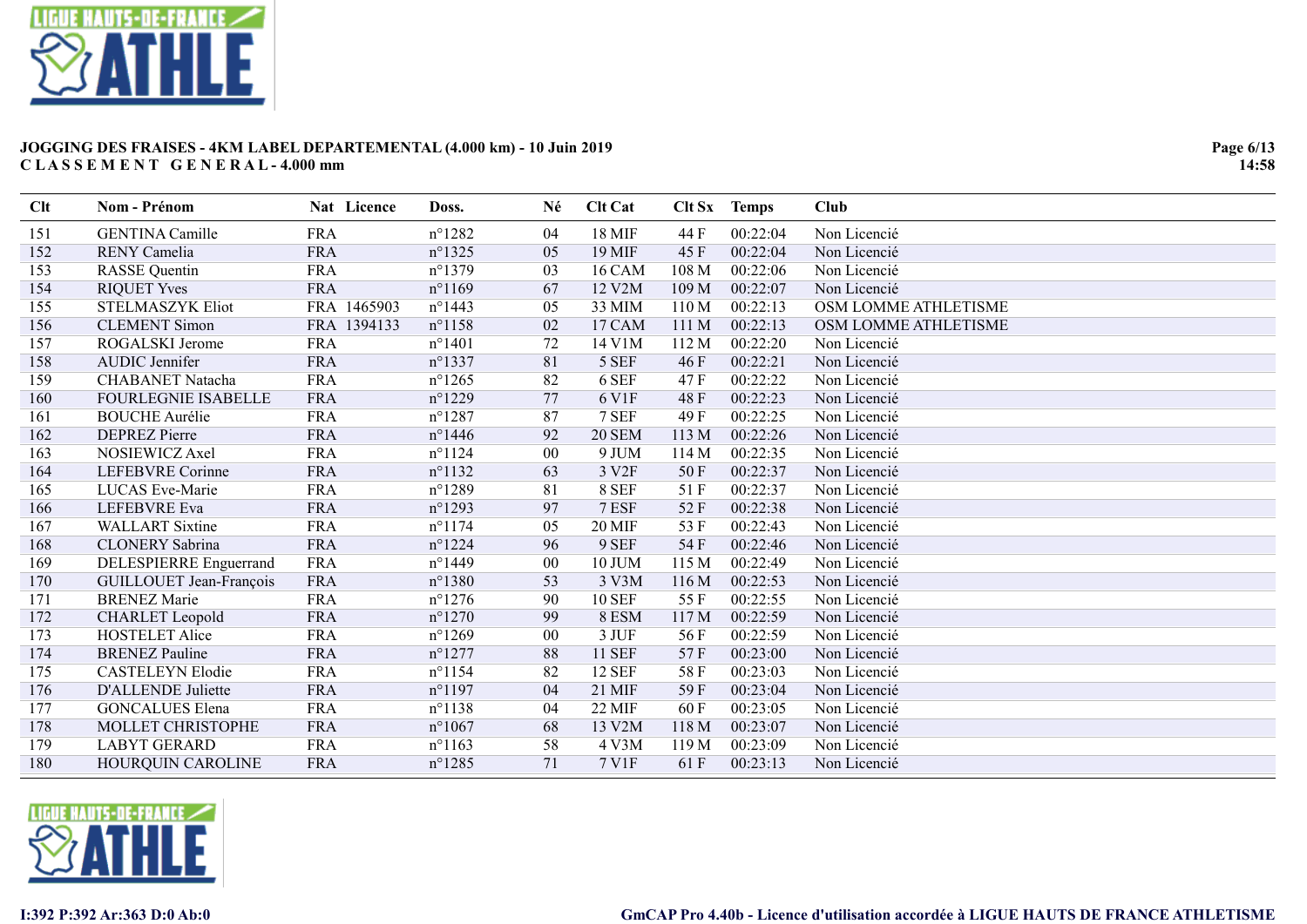

| Clt | Nom - Prénom                | Nat Licence | Doss.            | Né | <b>Clt Cat</b>     | Clt Sx | <b>Temps</b> | <b>Club</b>           |
|-----|-----------------------------|-------------|------------------|----|--------------------|--------|--------------|-----------------------|
| 181 | <b>BIGOTTE Emilie</b>       | <b>FRA</b>  | $n^{\circ}$ 1252 | 74 | 8 V1F              | 62F    | 00:23:13     | Non Licencié          |
| 182 | <b>DUBRAY MARGAUX</b>       | FRA 1647198 | $n^{\circ}$ 1176 | 02 | 8 CAF              | 63 F   | 00:23:19     | <b>AC WAMBRECHIES</b> |
| 183 | VANLERBERGHE Daphnee        | <b>FRA</b>  | $n^{\circ}1152$  |    | <b>13 SEF</b>      | 64 F   | 00:23:21     | Non Licencié          |
| 184 | <b>COUVREUR Henri</b>       | <b>FRA</b>  | $n^{\circ}1361$  | 95 | <b>21 SEM</b>      | 120 M  | 00:23:21     | Non Licencié          |
| 185 | <b>BAYARD ASTRID</b>        | <b>FRA</b>  | $n^{\circ}1187$  | 76 | 9 V1F              | 65F    | 00:23:23     | Non Licencié          |
| 186 | THIBAUT Brigitte            | <b>FRA</b>  | $n^{\circ}1319$  | 56 | 1 V3F              | 66F    | 00:23:28     | Non Licencié          |
| 187 | <b>COUVREUR Virginie</b>    | <b>FRA</b>  | $n^{\circ}1215$  | 70 | 10 V1F             | 67F    | 00:23:29     | Non Licencié          |
| 188 | <b>KRENEK Estelle-Alice</b> | <b>FRA</b>  | $n^{\circ}1310$  | 94 | <b>14 SEF</b>      | 68F    | 00:23:30     | Non Licencié          |
| 189 | <b>GIRRE Marie</b>          | <b>FRA</b>  | $n^{\circ}1110$  | 84 | <b>15 SEF</b>      | 69F    | 00:23:31     | Non Licencié          |
| 190 | <b>PESCHLER Romane</b>      | <b>FRA</b>  | $n^{\circ}1203$  | 05 | 23 MIF             | 70F    | 00:23:32     | Non Licencié          |
| 191 | <b>DEBRUYNE Emilien</b>     | FRA 2015815 | $n^{\circ}$ 1429 | 05 | 34 MIM             | 121 M  | 00:23:32     | OSM LOMME ATHLETISME  |
| 192 | FRUCHART Sylvie             | <b>FRA</b>  | $n^{\circ}$ 1198 | 67 | 4 V <sub>2F</sub>  | 71 F   | 00:23:34     | Non Licencié          |
| 193 | MULLER Angèle               | <b>FRA</b>  | $n^{\circ}1315$  | 05 | 24 MIF             | 72 F   | 00:23:34     | Non Licencié          |
| 194 | DESREUMAUX Michel           | <b>FRA</b>  | $n^{\circ}1130$  | 47 | 1 V4M              | 122 M  | 00:23:35     | Non Licencié          |
| 195 | <b>BROQUET LEA</b>          | FRA 1869832 | $n^{\circ}$ 1178 | 02 | 9 CAF              | 73 F   | 00:23:35     | <b>AC WAMBRECHIES</b> |
| 196 | <b>PUPPO Enzo</b>           | <b>FRA</b>  | $n^{\circ}1150$  | 04 | 35 MIM             | 123 M  | 00:23:37     | Non Licencié          |
| 197 | <b>WATTEL Louise</b>        | <b>FRA</b>  | $n^{\circ}1301$  | 05 | 25 MIF             | 74 F   | 00:23:37     | Non Licencié          |
| 198 | <b>CLAUWS</b> Charlotte     | <b>FRA</b>  | $n^{\circ}1216$  | 87 | <b>16 SEF</b>      | 75F    | 00:23:47     | Non Licencié          |
| 199 | <b>CHEMIN Benoit</b>        | <b>FRA</b>  | $n^{\circ}$ 1366 | 76 | 15 V1M             | 124 M  | 00:23:48     | Non Licencié          |
| 200 | LIEVAL Ann-laure            | <b>FRA</b>  | $n^{\circ}1263$  | 78 | 11 V1F             | 76F    | 00:23:51     | Non Licencié          |
| 201 | POULLIE Leo                 | <b>FRA</b>  | $n^{\circ}1151$  | 99 | 9 ESM              | 125 M  | 00:23:51     | Non Licencié          |
| 202 | <b>BOIDIN Catherine</b>     | <b>FRA</b>  | $n^{\circ}$ 1195 | 63 | 5 V2F              | 77 F   | 00:23:55     | Non Licencié          |
| 203 | <b>HER Bernard</b>          | <b>FRA</b>  | $n^{\circ}1164$  | 47 | 2 V <sub>4</sub> M | 126 M  | 00:23:58     | Non Licencié          |
| 204 | <b>LEGRAND Danael</b>       | <b>FRA</b>  | $n^{\circ}$ 1146 | 05 | 36 MIM             | 127 M  | 00:23:58     | Non Licencié          |
| 205 | TAILLIEU Marie-marthe       | <b>FRA</b>  | $n^{\circ}$ 1278 | 76 | 12 V1F             | 78 F   | 00:24:02     | Non Licencié          |
| 206 | PETIT DIMITRI               | <b>FRA</b>  | $n^{\circ}$ 1375 | 05 | 37 MIM             | 128 M  | 00:24:06     | Non Licencié          |
| 207 | <b>MONTAIGNE Chloe</b>      | <b>FRA</b>  | $n^{\circ}$ 1327 | 92 | <b>17 SEF</b>      | 79 F   | 00:24:10     | Non Licencié          |
| 208 | <b>VERSTAVEL Sophie</b>     | <b>FRA</b>  | $n^{\circ}1202$  | 76 | 13 V1F             | 80F    | 00:24:11     | Non Licencié          |
| 209 | LAMARQUE Remi               | <b>FRA</b>  | $n^{\circ}$ 1397 | 80 | 22 SEM             | 129 M  | 00:24:14     | Non Licencié          |
| 210 | PETIT STEPHANIE             | <b>FRA</b>  | $n^{\circ}1231$  | 80 | <b>18 SEF</b>      | 81F    | 00:24:17     | Non Licencié          |

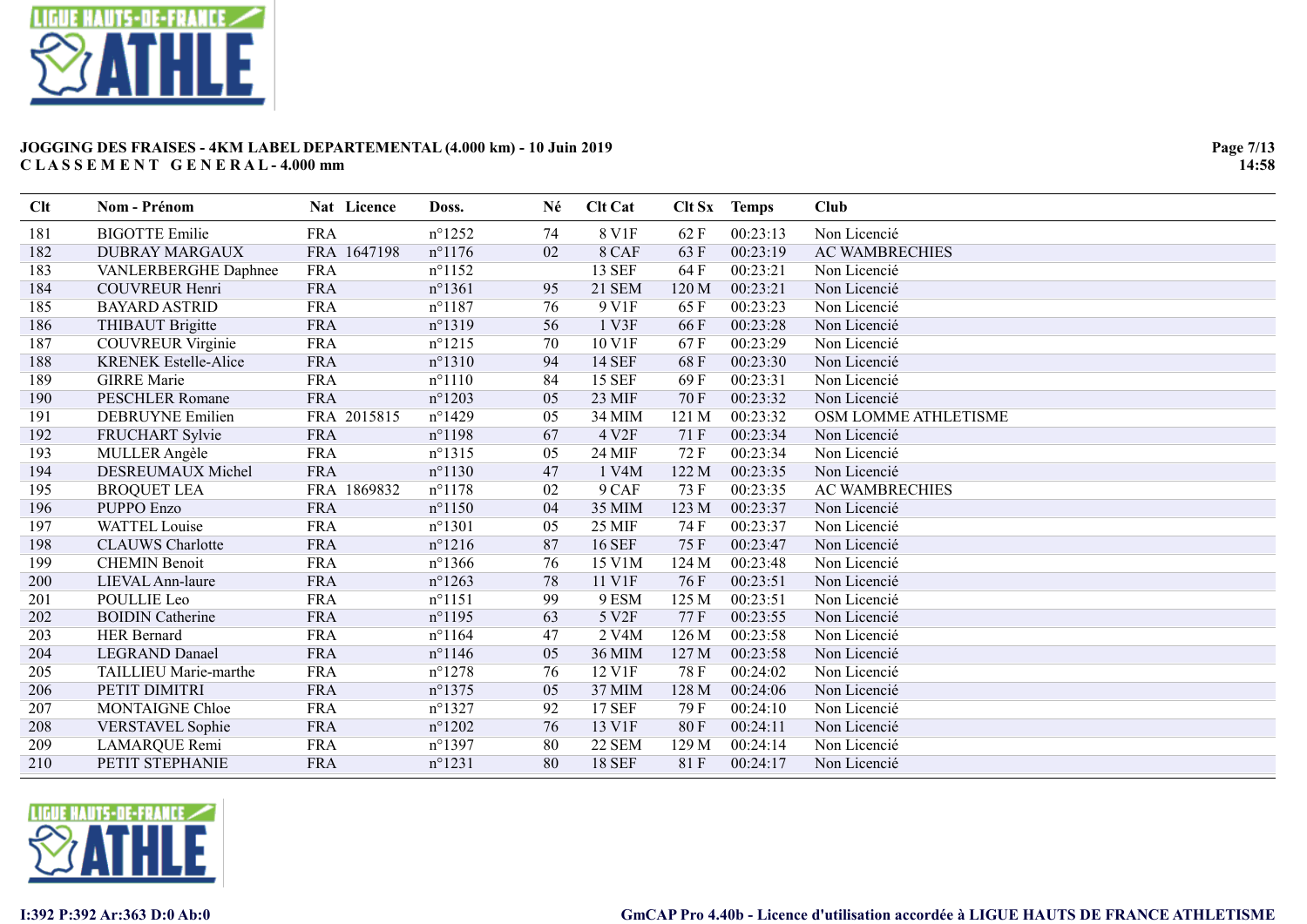

| Clt | Nom - Prénom                  | Nat Licence | Doss.            | Né     | <b>Clt Cat</b>    |       | Clt Sx Temps | <b>Club</b>                 |
|-----|-------------------------------|-------------|------------------|--------|-------------------|-------|--------------|-----------------------------|
| 211 | <b>RIVIERE Brice</b>          | <b>FRA</b>  | $n^{\circ}1414$  | 81     | 23 SEM            | 130 M | 00:24:17     | Non Licencié                |
| 212 | <b>ERRERA</b> Sebastien       | <b>FRA</b>  | $n^{\circ}$ 1140 | 75     | 16 V1M            | 131 M | 00:24:18     | Non Licencié                |
| 213 | <b>CONUS Emmanuel</b>         | <b>FRA</b>  | $n^{\circ}1381$  | 75     | 17 V1M            | 132 M | 00:24:18     | Non Licencié                |
| 214 | <b>DESCAMPS William</b>       | <b>FRA</b>  | $n^{\circ}1122$  | 01     | 11 JUM            | 133 M | 00:24:21     | Non Licencié                |
| 215 | LEFEBVRE CONSTANCE            | <b>FRA</b>  | $n^{\circ}1261$  | 74     | 14 V1F            | 82F   | 00:24:21     | Non Licencié                |
| 216 | <b>COUSIN Marine</b>          | <b>FRA</b>  | $n^{\circ}$ 1305 | 92     | <b>19 SEF</b>     | 83 F  | 00:24:22     | Non Licencié                |
| 217 | <b>BOUQUET Virginie</b>       | <b>FRA</b>  | $n^{\circ}1221$  | 77     | 15 V1F            | 84 F  | 00:24:27     | Non Licencié                |
| 218 | <b>LEFEBVRE</b> Didier        | <b>FRA</b>  | $n^{\circ}1133$  | 57     | 5 V3M             | 134 M | 00:24:30     | Non Licencié                |
| 219 | <b>DELAIRE</b> Juliette       | <b>FRA</b>  | $n^{\circ}1172$  | 02     | 10 CAF            | 85 F  | 00:24:34     | Non Licencié                |
| 220 | PALOMBO Sara                  | <b>FRA</b>  | $n^{\circ}$ 1247 | 02     | 11 CAF            | 86F   | 00:24:36     | Non Licencié                |
| 221 | TALPAERT FLORENCE             | <b>FRA</b>  | $n^{\circ}$ 1226 | 77     | 16 V1F            | 87F   | 00:24:39     | Non Licencié                |
| 222 | <b>GUESDON</b> Evelyne        | <b>FRA</b>  | $n^{\circ}1160$  | 74     | 17 V1F            | 88F   | 00:24:42     | Non Licencié                |
| 223 | SIDROT Virginie               | <b>FRA</b>  | $n^{\circ}$ 1248 | 75     | 18 V1F            | 89 F  | 00:24:43     | Non Licencié                |
| 224 | <b>TREHOUX Delphine</b>       | <b>FRA</b>  | $n^{\circ}$ 1294 | 77     | 19 V1F            | 90F   | 00:24:43     | Non Licencié                |
| 225 | DUJARDIN Frédérique           | <b>FRA</b>  | $n^{\circ}$ 1407 | 68     | 6 V <sub>2F</sub> | 91 F  | 00:24:43     | Non Licencié                |
| 226 | <b>MIQUEL Bertille</b>        | <b>FRA</b>  | $n^{\circ}$ 1295 | 05     | <b>26 MIF</b>     | 92F   | 00:24:44     | Non Licencié                |
| 227 | <b>COCHET Alain</b>           | <b>FRA</b>  | $n^{\circ}1061$  | 48     | 3 V4M             | 135 M | 00:24:47     | Non Licencié                |
| 228 | <b>HOUDET</b> Sabine          | <b>FRA</b>  | $n^{\circ}$ 1279 | 81     | <b>20 SEF</b>     | 93 F  | 00:24:50     | Non Licencié                |
| 229 | DELESPIERRE Albane            | FRA 1361096 | $n^{\circ}$ 1296 | 69     | 7 V <sub>2F</sub> | 94 F  | 00:24:55     | JOGGING AVENTURE RONCQUOISE |
| 230 | <b>VERITÉ</b> Aline           | <b>FRA</b>  | $n^{\circ}$ 1307 | $00\,$ | 4 JUF             | 95F   | 00:25:04     | Non Licencié                |
| 231 | <b>DEWAELE Marianne</b>       | <b>FRA</b>  | $n^{\circ}1316$  | 62     | 8 V <sub>2F</sub> | 96 F  | 00:25:09     | Non Licencié                |
| 232 | <b>VANGHELLE Celine</b>       | <b>FRA</b>  | $n^{\circ}1090$  | 84     | 21 SEF            | 97F   | 00:25:09     | Non Licencié                |
| 233 | <b>BECQUAERT Marie-Pierre</b> | <b>FRA</b>  | $n^{\circ}1071$  | 73     | 20 V1F            | 98F   | 00:25:10     | je cours pour ma forme      |
| 234 | <b>COULIER Veronique</b>      | <b>FRA</b>  | $n^{\circ}$ 1288 | 69     | 9 V <sub>2F</sub> | 99 F  | 00:25:12     | Non Licencié                |
| 235 | <b>CASTELAIN Juliette</b>     | <b>FRA</b>  | $n^{\circ}1313$  | 98     | 8 ESF             | 100F  | 00:25:13     | Non Licencié                |
| 236 | <b>SIDIBE ENOLA</b>           | <b>FRA</b>  | $n^{\circ}$ 1329 | 98     | 9 ESF             | 101 F | 00:25:14     | Non Licencié                |
| 237 | <b>GAVEL</b> Francoise        | <b>FRA</b>  | $n^{\circ}$ 1205 | 63     | 10 V2F            | 102 F | 00:25:22     | Non Licencié                |
| 238 | SIX Chloe                     | <b>FRA</b>  | $n^{\circ}$ 1246 | 83     | <b>22 SEF</b>     | 103 F | 00:25:22     | Non Licencié                |
| 239 | <b>HENNION</b> Louis          | <b>FRA</b>  | $n^{\circ}1107$  | 04     | 38 MIM            | 136 M | 00:25:24     | Non Licencié                |
| 240 | <b>SIMON Julie</b>            | <b>FRA</b>  | $n^{\circ}1100$  | 78     | 21 V1F            | 104 F | 00:25:26     | Non Licencié                |

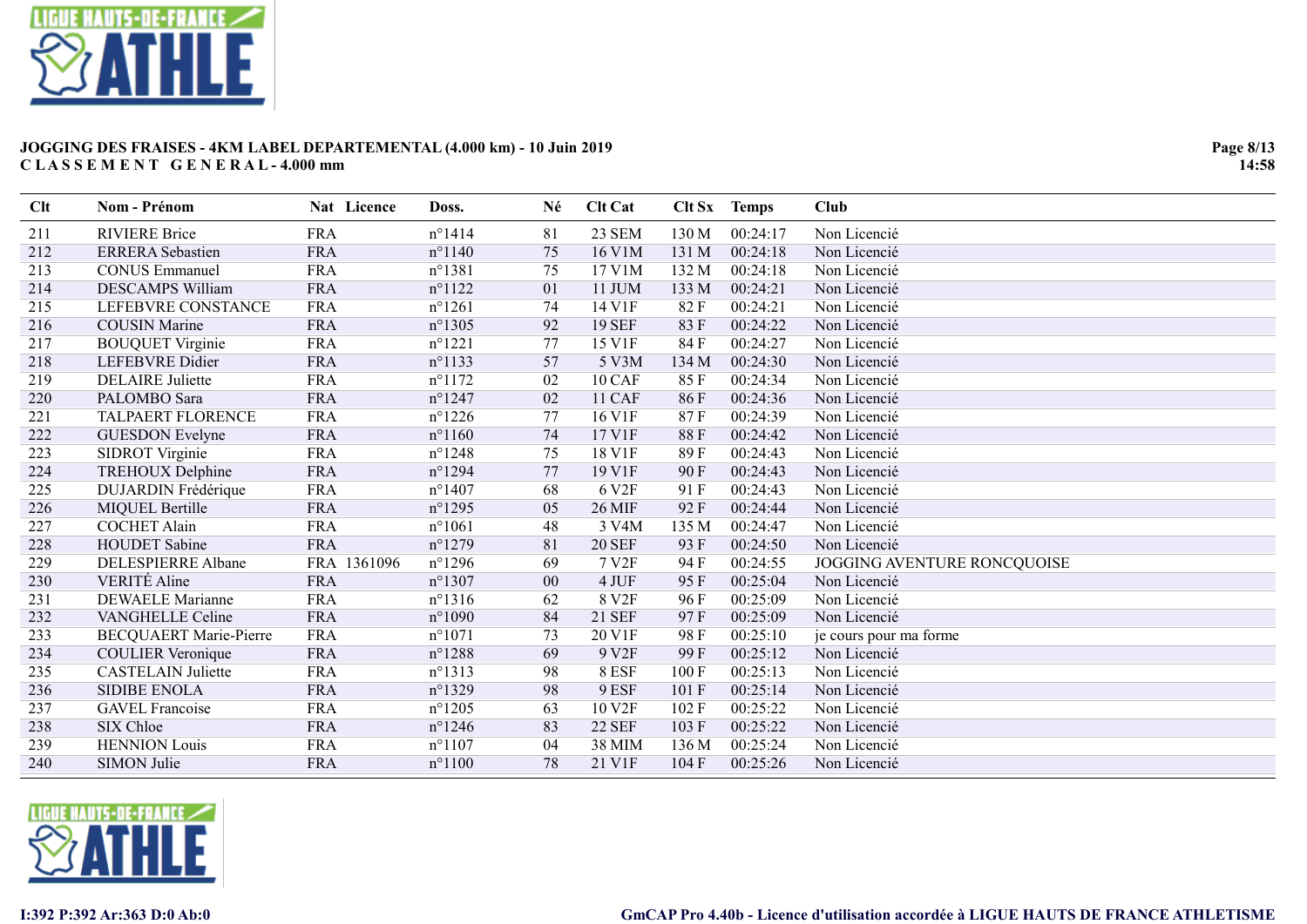

| Clt | Nom - Prénom               | Nat Licence | Doss.            | Né     | <b>Clt Cat</b>     | Clt Sx | <b>Temps</b> | <b>Club</b>  |
|-----|----------------------------|-------------|------------------|--------|--------------------|--------|--------------|--------------|
| 241 | <b>NOLLET</b> Catherine    | <b>FRA</b>  | $n^{\circ}1212$  | 71     | 22 V1F             | 105 F  | 00:25:28     | Non Licencié |
| 242 | <b>BAUW Marie Hélène</b>   | <b>FRA</b>  | $n^{\circ}1233$  | 77     | 23 V1F             | 106F   | 00:25:30     | Non Licencié |
| 243 | PINTO ALVES Sophie         | <b>FRA</b>  | $n^{\circ}$ 1275 | 86     | <b>23 SEF</b>      | 107 F  | 00:25:32     | Non Licencié |
| 244 | <b>HAGE</b> Laeticia       | <b>FRA</b>  | $n^{\circ}1097$  |        | <b>24 SEF</b>      | 108 F  | 00:25:32     | Non Licencié |
| 245 | <b>HILBIG</b> Vanessa      | <b>FRA</b>  | $n^{\circ}1199$  | 83     | <b>25 SEF</b>      | 109F   | 00:25:32     | Non Licencié |
| 246 | <b>DORESSE NATHALIE</b>    | <b>FRA</b>  | $n^{\circ}1251$  | 69     | 11 V <sub>2F</sub> | 110F   | 00:25:35     | Non Licencié |
| 247 | DORESSE DOMINIQUE          | <b>FRA</b>  | $n^{\circ}$ 1392 | 68     | 14 V2M             | 137 M  | 00:25:35     | Non Licencié |
| 248 | <b>HERBEZ</b> Justine      | <b>FRA</b>  | $n^{\circ}$ 1237 | 02     | 12 CAF             | 111 F  | 00:25:36     | Non Licencié |
| 249 | <b>LECLERC</b> Richard     | <b>FRA</b>  | $n^{\circ}$ 1367 | 71     | 18 V1M             | 138 M  | 00:25:37     | Non Licencié |
| 250 | <b>SAEYS</b> Veronique     | <b>FRA</b>  | $n^{\circ}1153$  | 64     | 12 V2F             | 112F   | 00:25:37     | Non Licencié |
| 251 | <b>MINET Ugo</b>           | <b>FRA</b>  | $n^{\circ}1349$  | 01     | 12 JUM             | 139 M  | 00:25:37     | Non Licencié |
| 252 | <b>TURLURE Laurine</b>     | <b>FRA</b>  | $n^{\circ}1102$  | 99     | <b>10 ESF</b>      | 113F   | 00:25:38     | Non Licencié |
| 253 | <b>OUVRARD</b> Amandine    | <b>FRA</b>  | $n^{\circ}$ 1222 | 74     | 24 V1F             | 114 F  | 00:25:41     | Non Licencié |
| 254 | <b>PAMART</b> Charlene     | <b>FRA</b>  | $n^{\circ}1088$  | 93     | <b>26 SEF</b>      | 115F   | 00:25:43     | Non Licencié |
| 255 | PENNEL Jade                | <b>FRA</b>  | $n^{\circ}$ 1227 | 04     | 27 MIF             | 116F   | 00:25:44     | Non Licencié |
| 256 | <b>PLAYE</b> Marie         | <b>FRA</b>  | $n^{\circ}1321$  | 80     | <b>27 SEF</b>      | 117F   | 00:25:44     | Non Licencié |
| 257 | <b>HERBEZ Ella</b>         | <b>FRA</b>  | $n^{\circ}$ 1238 | 02     | 13 CAF             | 118F   | 00:25:49     | Non Licencié |
| 258 | <b>DURIEZ Camille</b>      | <b>FRA</b>  | $n^{\circ}$ 1330 | 93     | <b>28 SEF</b>      | 119F   | 00:25:52     | Non Licencié |
| 259 | <b>MINET Edith</b>         | <b>FRA</b>  | $n^{\circ}$ 1196 | 77     | 25 V1F             | 120F   | 00:25:53     | Non Licencié |
| 260 | GHYSEL Marjorie            | <b>FRA</b>  | $n^{\circ}1159$  | 73     | 26 V1F             | 121 F  | 00:25:54     | Non Licencié |
| 261 | DE PONTON D'AMECOURT L FRA |             | $n^{\circ}$ 1220 | 05     | <b>28 MIF</b>      | 122F   | 00:25:54     | Non Licencié |
| 262 | <b>KINET Mélanie</b>       | <b>FRA</b>  | $n^{\circ}$ 1267 | 93     | <b>29 SEF</b>      | 123 F  | 00:25:56     | Non Licencié |
| 263 | <b>KINET</b> Mathilde      | <b>FRA</b>  | $n^{\circ}$ 1266 | 95     | <b>30 SEF</b>      | 124F   | 00:25:56     | Non Licencié |
| 264 | <b>MALTER Julie</b>        | <b>FRA</b>  | $n^{\circ}$ 1148 | 05     | 29 MIF             | 125 F  | 00:26:04     | Non Licencié |
| 265 | <b>CONRATE Pauline</b>     | <b>FRA</b>  | $n^{\circ}1104$  | 88     | 31 SEF             | 126F   | 00:26:05     | Non Licencié |
| 266 | VANOVERBERGHE Richard      | <b>FRA</b>  | $n^{\circ}1413$  | 85     | <b>24 SEM</b>      | 140 M  | 00:26:06     | Non Licencié |
| 267 | <b>LEFEBVRE Hanna</b>      | <b>FRA</b>  | $n^{\circ}$ 1208 | $00\,$ | 5 JUF              | 127F   | 00:26:08     | Non Licencié |
| 268 | <b>DESPLECHIN Bruno</b>    | <b>FRA</b>  | $n^{\circ}1105$  | 04     | 39 MIM             | 141 M  | 00:26:08     | Non Licencié |
| 269 | MAETIE Jonathan            | <b>FRA</b>  | $n^{\circ}1075$  | 84     | 25 SEM             | 142 M  | 00:26:08     | Non Licencié |
| 270 | LUCAS Romain               | <b>FRA</b>  | $n^{\circ}$ 1405 | 82     | <b>26 SEM</b>      | 143 M  | 00:26:11     | Non Licencié |

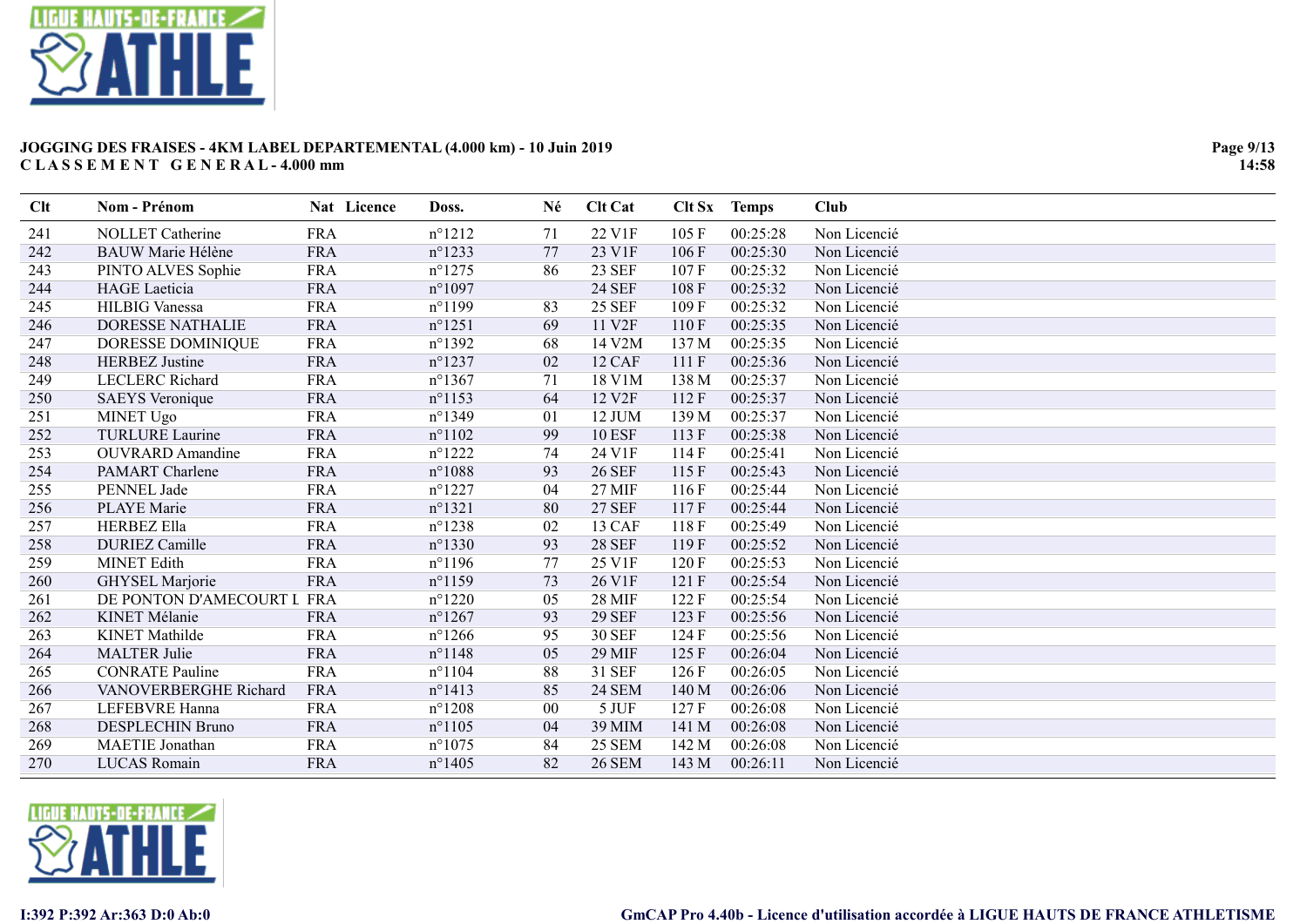

| Clt | Nom - Prénom                | Nat Licence | Doss.            | Né | <b>Clt Cat</b>     | Clt Sx | <b>Temps</b> | Club         |
|-----|-----------------------------|-------------|------------------|----|--------------------|--------|--------------|--------------|
| 271 | HAUTECOEUR FLORENCE         | <b>FRA</b>  | $n^{\circ}1273$  | 72 | 27 V1F             | 128F   | 00:26:12     | Non Licencié |
| 272 | <b>MORIAMEZ Ludivine</b>    | <b>FRA</b>  | $n^{\circ}$ 1250 | 94 | <b>32 SEF</b>      | 129F   | 00:26:13     | Non Licencié |
| 273 | <b>DUTILLEUL Pierre</b>     | <b>FRA</b>  | $n^{\circ}1391$  | 65 | 15 V2M             | 144 M  | 00:26:13     | Non Licencié |
| 274 | <b>VANBEGIN Cindy</b>       | <b>BEL</b>  | $n^{\circ}$ 1242 | 86 | <b>33 SEF</b>      | 130 F  | 00:26:14     | Non Licencié |
| 275 | SAINT-RAYMOND Laurine       | <b>FRA</b>  | $n^{\circ}$ 1283 | 02 | 14 CAF             | 131 F  | 00:26:16     | Non Licencié |
| 276 | <b>ABLIN</b> Frédérique     | <b>FRA</b>  | $n^{\circ}1291$  | 78 | 28 V1F             | 132 F  | 00:26:16     | Non Licencié |
| 277 | NICOLLET QUENTIN            | <b>FRA</b>  | $n^{\circ}1060$  | 93 | <b>27 SEM</b>      | 145 M  | 00:26:18     | Non Licencié |
| 278 | TIBERGHIEN MARGAUX          | <b>FRA</b>  | $n^{\circ}1064$  | 96 | <b>34 SEF</b>      | 133 F  | 00:26:18     | Non Licencié |
| 279 | <b>HALLOSSERIE Clemence</b> | <b>FRA</b>  | $n^{\circ}1111$  | 90 | <b>35 SEF</b>      | 134 F  | 00:26:20     | Non Licencié |
| 280 | PLAYE Olivier               | <b>FRA</b>  | $n^{\circ}$ 1436 | 74 | 19 V1M             | 146 M  | 00:26:20     | Non Licencié |
| 281 | SCHOONOOGHE Sabrina         | <b>FRA</b>  | $n^{\circ}1371$  | 81 | <b>36 SEF</b>      | 135F   | 00:26:23     | Non Licencié |
| 282 | <b>CAUDRON</b> Emma         | <b>FRA</b>  | $n^{\circ}$ 1207 | 02 | 15 CAF             | 136F   | 00:26:30     | Non Licencié |
| 283 | CATTIAU-HAUSPIE Céline      | <b>FRA</b>  | $n^{\circ}1209$  | 78 | 29 V1F             | 137 F  | 00:26:31     | Non Licencié |
| 284 | <b>VILLALBA</b> Lisa        | <b>FRA</b>  | $n^{\circ}$ 1298 | 67 | 13 V <sub>2F</sub> | 138 F  | 00:26:35     | Non Licencié |
| 285 | <b>CLEMENT</b> Guillaume    | <b>FRA</b>  | $n^{\circ}$ 1157 | 69 | 16 V2M             | 147 M  | 00:26:37     | Non Licencié |
| 286 | <b>CLEMENT</b> Helene       | <b>FRA</b>  | $n^{\circ}$ 1156 | 68 | 14 V2F             | 139F   | 00:26:37     | Non Licencié |
| 287 | <b>LEROY Amelie</b>         | <b>FRA</b>  | $n^{\circ}$ 1326 | 86 | <b>37 SEF</b>      | 140 F  | 00:26:38     | Non Licencié |
| 288 | <b>BISQUERT Caroline</b>    | <b>FRA</b>  | $n^{\circ}1312$  | 76 | 30 V1F             | 141 F  | 00:26:39     | Non Licencié |
| 289 | POLEACOV Nicolai            | <b>FRA</b>  | $n^{\circ}$ 1149 | 05 | 40 MIM             | 148 M  | 00:26:49     | Non Licencié |
| 290 | MAESEELE Sylvie             | <b>FRA</b>  | $n^{\circ}$ 1259 | 73 | 31 V1F             | 142 F  | 00:26:51     | Non Licencié |
| 291 | KOZLOWSKI Camille           | <b>FRA</b>  | $n^{\circ}$ 1309 | 94 | <b>38 SEF</b>      | 143 F  | 00:26:58     | Non Licencié |
| 292 | ALLOO Clément               | <b>FRA</b>  | $n^{\circ}$ 1426 | 93 | <b>28 SEM</b>      | 149 M  | 00:26:58     | Non Licencié |
| 293 | CAPOLINO Ludivine           | <b>FRA</b>  | $n^{\circ}$ 1302 | 85 | <b>39 SEF</b>      | 144 F  | 00:27:03     | Non Licencié |
| 294 | PERRAULT Valerie            | <b>FRA</b>  | $n^{\circ}1303$  | 69 | 15 V2F             | 145 F  | 00:27:03     | Non Licencié |
| 295 | CASTEL Céline               | <b>FRA</b>  | $n^{\circ}$ 1299 | 74 | 32 V1F             | 146F   | 00:27:05     | Non Licencié |
| 296 | TACQUET Isabelle            | <b>FRA</b>  | $n^{\circ}$ 1244 | 72 | 33 V1F             | 147 F  | 00:27:06     | Non Licencié |
| 297 | <b>BENEL Bruno</b>          | <b>FRA</b>  | $n^{\circ}$ 1389 | 58 | 6 V3M              | 150 M  | 00:27:06     | Non Licencié |
| 298 | <b>JOLLY Benoît</b>         | <b>FRA</b>  | $n^{\circ}$ 1362 | 69 | 17 V2M             | 151 M  | 00:27:06     | Non Licencié |
| 299 | <b>PYNTHE Valerie</b>       | <b>FRA</b>  | $n^{\circ}$ 1340 | 66 | 16 V <sub>2F</sub> | 148 F  | 00:27:08     | Non Licencié |
| 300 | <b>RACLE Christine</b>      | <b>FRA</b>  | $n^{\circ}1119$  | 76 | 34 V1F             | 149F   | 00:27:13     | Non Licencié |

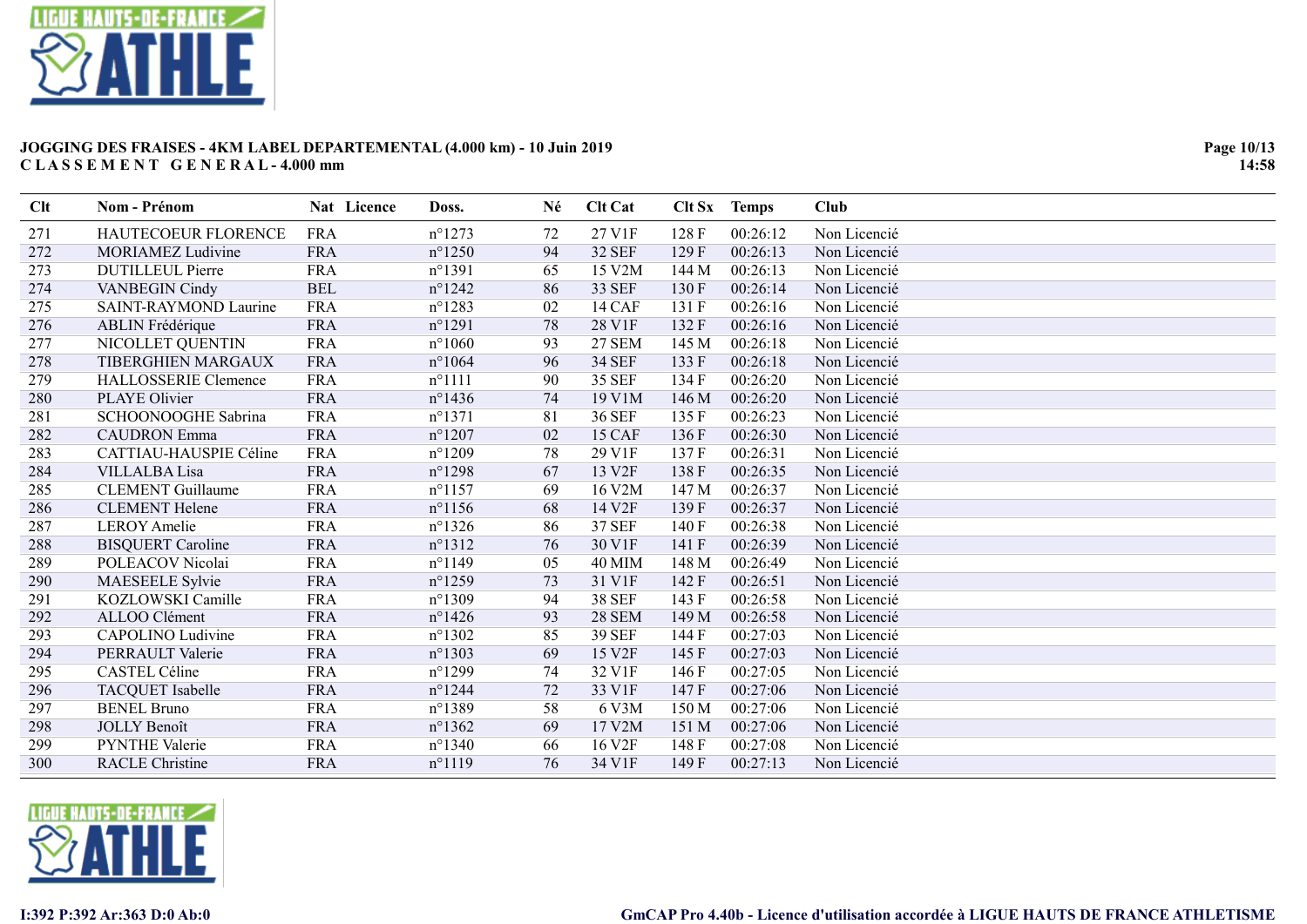

| Clt | Nom - Prénom               | Nat Licence | Doss.            | Né | <b>Clt Cat</b>     | Clt Sx | <b>Temps</b> | <b>Club</b>  |
|-----|----------------------------|-------------|------------------|----|--------------------|--------|--------------|--------------|
| 301 | NICOLAS Sandrine           | <b>FRA</b>  | $n^{\circ}$ 1339 | 68 | 17 V2F             | 150F   | 00:27:21     | Non Licencié |
| 302 | <b>MOREL Laurence</b>      | <b>FRA</b>  | $n^{\circ}1139$  | 67 | 18 V2F             | 151 F  | 00:27:21     | Non Licencié |
| 303 | BERTHOUMIEU PIERRE-JEA FRA |             | $n^{\circ}$ 1395 | 67 | 18 V2M             | 152 M  | 00:27:22     | Non Licencié |
| 304 | NEVEU Sylvie               | <b>FRA</b>  | $n^{\circ}1079$  |    | <b>40 SEF</b>      | 152F   | 00:27:24     | Non Licencié |
| 305 | PREVOS severine            | <b>FRA</b>  | $n^{\circ}$ 1320 | 79 | 35 V1F             | 153F   | 00:27:28     | Non Licencié |
| 306 | NICOLAS DESCAMPS           | <b>FRA</b>  | $n^{\circ}$ 1435 | 80 | <b>29 SEM</b>      | 153 M  | 00:27:28     | Non Licencié |
| 307 | <b>CHOTEAU Coline</b>      | <b>FRA</b>  | $n^{\circ}1116$  | 99 | <b>11 ESF</b>      | 154 F  | 00:27:29     | Non Licencié |
| 308 | PADÉ Géraldine             | <b>FRA</b>  | $n^{\circ}$ 1328 | 84 | <b>41 SEF</b>      | 155F   | 00:27:36     | Non Licencié |
| 309 | <b>CHIEUS LAURENCE</b>     | <b>FRA</b>  | $n^{\circ}1166$  | 67 | 19 V <sub>2F</sub> | 156F   | 00:27:41     | Non Licencié |
| 310 | <b>MOUQUET Blanche</b>     | <b>FRA</b>  | $n^{\circ}$ 1254 | 95 | 42 SEF             | 157F   | 00:27:42     | Non Licencié |
| 311 | DUFOSSÉ Caroline           | <b>FRA</b>  | $n^{\circ}1271$  | 73 | 36 V1F             | 158 F  | 00:27:49     | Non Licencié |
| 312 | <b>FACHE</b> Caroline      | <b>FRA</b>  | $n^{\circ}$ 1258 | 98 | <b>12 ESF</b>      | 159F   | 00:27:53     | Non Licencié |
| 313 | <b>MONTAC Amandine</b>     | <b>FRA</b>  | $n^{\circ}1290$  | 81 | 43 SEF             | 160F   | 00:28:12     | Non Licencié |
| 314 | <b>LEROY SARAH</b>         | <b>FRA</b>  | $n^{\circ}1191$  | 82 | <b>44 SEF</b>      | 161 F  | 00:28:12     | Non Licencié |
| 315 | <b>ITALIANO ROBERT</b>     | <b>FRA</b>  | $n^{\circ}$ 1359 | 66 | 19 V2M             | 154 M  | 00:28:13     | Non Licencié |
| 316 | <b>RIVIERE Nathalie</b>    | <b>FRA</b>  | $n^{\circ}1292$  | 84 | <b>45 SEF</b>      | 162F   | 00:28:14     | Non Licencié |
| 317 | <b>GIRAUD Arthur</b>       | <b>FRA</b>  | $n^{\circ}$ 1442 | 01 | 13 JUM             | 155 M  | 00:28:33     | Non Licencié |
| 318 | KRAWCZYK Deborah           | <b>FRA</b>  | $n^{\circ}1112$  | 78 | 37 V1F             | 163F   | 00:28:37     | Non Licencié |
| 319 | DELPLANQUE Samuel          | <b>FRA</b>  | $n^{\circ}$ 1350 | 84 | <b>30 SEM</b>      | 156 M  | 00:28:49     | Non Licencié |
| 320 | <b>BENAUWT</b> Helene      | <b>FRA</b>  | $n^{\circ}1128$  | 76 | 38 V1F             | 164F   | 00:28:53     | Non Licencié |
| 321 | LELOROUX Julie             | <b>FRA</b>  | $n^{\circ}1126$  | 99 | <b>13 ESF</b>      | 165F   | 00:28:53     | Non Licencié |
| 322 | <b>FOSSAERT Arnaud</b>     | <b>FRA</b>  | $n^{\circ}1127$  | 63 | 20 V2M             | 157 M  | 00:28:55     | Non Licencié |
| 323 | <b>LEROY</b> Stephanie     | <b>FRA</b>  | $n^{\circ}$ 1194 | 75 | 39 V1F             | 166F   | 00:29:10     | Non Licencié |
| 324 | <b>LEROY Daniel</b>        | <b>FRA</b>  | $n^{\circ}$ 1347 | 75 | 20 V1M             | 158 M  | 00:29:10     | Non Licencié |
| 325 | <b>LEROY Peggy</b>         | <b>FRA</b>  | $n^{\circ}1206$  | 77 | 40 V1F             | 167F   | 00:29:10     | Non Licencié |
| 326 | <b>WICKAERT</b> Corinne    | <b>FRA</b>  | $n^{\circ}1211$  | 68 | 20 V <sub>2F</sub> | 168F   | 00:29:12     | Non Licencié |
| 327 | <b>LELONG</b> Chantal      | <b>FRA</b>  | $n^{\circ}1300$  | 67 | 21 V2F             | 169F   | 00:29:18     | Non Licencié |
| 328 | <b>LELONG Olivier</b>      | <b>FRA</b>  | $n^{\circ}$ 1420 | 66 | 21 V2M             | 159 M  | 00:29:19     | Non Licencié |
| 329 | LEFEBVRE MATHILDE          | <b>FRA</b>  | $n^{\circ}$ 1262 | 04 | 30 MIF             | 170F   | 00:29:21     | Non Licencié |
| 330 | LEFEBVRE HELOISE           | <b>FRA</b>  | $n^{\circ}1260$  | 03 | <b>16 CAF</b>      | 171 F  | 00:29:22     | Non Licencié |

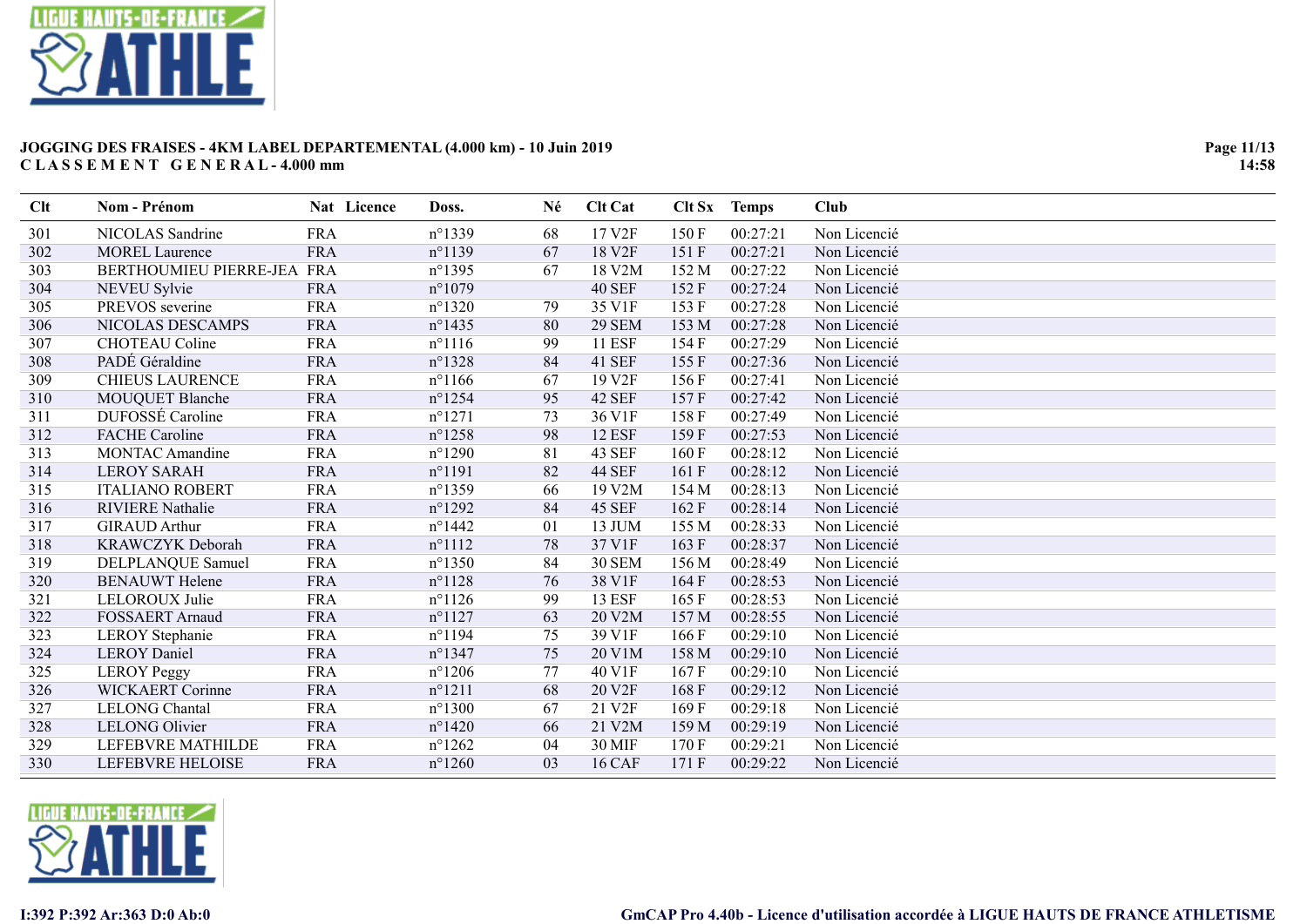

| Clt | Nom - Prénom               | Nat Licence | Doss.            | Né     | <b>Clt Cat</b> | Clt Sx | <b>Temps</b> | Club              |
|-----|----------------------------|-------------|------------------|--------|----------------|--------|--------------|-------------------|
| 331 | <b>DELOBELLE Marie</b>     | <b>FRA</b>  | $n^{\circ}1241$  | 78     | 41 V1F         | 172 F  | 00:29:24     | Non Licencié      |
| 332 | <b>DEBRUYNE Corinne</b>    | <b>FRA</b>  | $n^{\circ}1314$  | 70     | 42 V1F         | 173F   | 00:29:29     | <b>RUNNINGHEM</b> |
| 333 | <b>AJOUZ NIZAR</b>         | <b>FRA</b>  | $n^{\circ}$ 1385 | 60     | 22 V2M         | 160 M  | 00:29:46     | Non Licencié      |
| 334 | LEULLIEUX Flora            | <b>FRA</b>  | $n^{\circ}$ 1253 | 64     | 22 V2F         | 174 F  | 00:29:50     | Non Licencié      |
| 335 | <b>HUGOT MAURICE</b>       | <b>FRA</b>  | $n^{\circ}1010$  | 49     | 4 V4M          | 161 M  | 00:30:09     | Non Licencié      |
| 336 | <b>MOUQUET Bertille</b>    | <b>FRA</b>  | $n^{\circ}$ 1255 | 98     | <b>14 ESF</b>  | 175F   | 00:30:11     | Non Licencié      |
| 337 | <b>PICHON Vanessa</b>      | <b>FRA</b>  | $n^{\circ}$ 1338 | 84     | <b>46 SEF</b>  | 176F   | 00:30:28     | Non Licencié      |
| 338 | PHILOUZE Wencke            | <b>GER</b>  | $n^{\circ}1232$  | 84     | <b>47 SEF</b>  | 177 F  | 00:30:28     | Non Licencié      |
| 339 | <b>VANHECKE PATRICK</b>    | <b>FRA</b>  | $n^{\circ}1068$  | 65     | 23 V2M         | 162 M  | 00:30:29     | Non Licencié      |
| 340 | <b>DUBUIS Kilian</b>       | <b>FRA</b>  | $n^{\circ}$ 1144 | 04     | 41 MIM         | 163 M  | 00:30:32     | Non Licencié      |
| 341 | <b>CECILIA Perrin</b>      | <b>FRA</b>  | $n^{\circ}1318$  | 74     | 43 V1F         | 178F   | 00:31:09     | Non Licencié      |
| 342 | <b>LEYSENS</b> Eileen      | <b>FRA</b>  | $n^{\circ}1189$  | 99     | <b>15 ESF</b>  | 179F   | 00:31:15     | Non Licencié      |
| 343 | <b>LEYSENS Manoelle</b>    | <b>FRA</b>  | $n^{\circ}1188$  | 73     | 44 V1F         | 180F   | 00:31:15     | Non Licencié      |
| 344 | <b>COINTE Claudie</b>      | <b>FRA</b>  | $n^{\circ}1210$  | 75     | 45 V1F         | 181 F  | 00:31:46     | Non Licencié      |
| 345 | <b>DELAHAYE Florence</b>   | <b>FRA</b>  | $n^{\circ}$ 1239 | 69     | 23 V2F         | 182F   | 00:31:59     | Non Licencié      |
| 346 | DESURMONT AUDREY           | <b>FRA</b>  | $n^{\circ}$ 1257 | 77     | 46 V1F         | 183 F  | 00:32:12     | Non Licencié      |
| 347 | <b>VOLCKAERT</b> Catherine | <b>FRA</b>  | $n^{\circ}$ 1308 | 69     | 24 V2F         | 184 F  | 00:32:13     | Non Licencié      |
| 348 | TATARTCHOUC ERIC           | <b>FRA</b>  | $n^{\circ}$ 1396 | 67     | 24 V2M         | 164 M  | 00:32:15     | Non Licencié      |
| 349 | <b>JEAN Pauline</b>        | <b>FRA</b>  | $n^{\circ}$ 1322 | 01     | 6 JUF          | 185F   | 00:32:15     | Non Licencié      |
| 350 | VOLCKAERT Stéphane         | <b>FRA</b>  | $n^{\circ}$ 1393 | 67     | 25 V2M         | 165 M  | 00:32:15     | Non Licencié      |
| 351 | <b>ARDISHIRI</b> Atessa    | <b>FRA</b>  | $n^{\circ}$ 1333 | $00\,$ | 7 JUF          | 186F   | 00:32:15     | Non Licencié      |
| 352 | PILLE Chloé                | <b>FRA</b>  | $n^{\circ}1217$  | 93     | <b>48 SEF</b>  | 187F   | 00:32:44     | Non Licencié      |
| 353 | <b>DHEILLY Aline</b>       | <b>FRA</b>  | $n^{\circ}1219$  | 83     | 49 SEF         | 188F   | 00:32:44     | Non Licencié      |
| 354 | <b>CHARLES</b> Louise      | <b>FRA</b>  | $n^{\circ}1218$  | 88     | <b>50 SEF</b>  | 189 F  | 00:32:45     | Non Licencié      |
| 355 | <b>BRUNELET Virginie</b>   | <b>FRA</b>  | $n^{\circ}1200$  | 80     | <b>51 SEF</b>  | 190F   | 00:33:10     | Non Licencié      |
| 356 | MALLEVAEY Marjorie         | <b>FRA</b>  | $n^{\circ}1201$  | 77     | 47 V1F         | 191 F  | 00:33:10     | Non Licencié      |
| 357 | DESAILLY LAETITIA          | <b>FRA</b>  | $n^{\circ}1066$  | 84     | <b>52 SEF</b>  | 192F   | 00:33:11     | Non Licencié      |
| 358 | SUTERA Giovanni            | <b>ITA</b>  | $n^{\circ}1341$  | 86     | <b>31 SEM</b>  | 166 M  | 00:33:34     | Non Licencié      |
| 359 | LEFEBVRE Laurie            | <b>BEL</b>  | n°1183           | 87     | 53 SEF         | 193 F  | 00:33:34     | Non Licencié      |
| 360 | <b>CARELS Valérie</b>      | <b>BEL</b>  | $n^{\circ}1182$  | 81     | <b>54 SEF</b>  | 194F   | 00:33:37     | Non Licencié      |